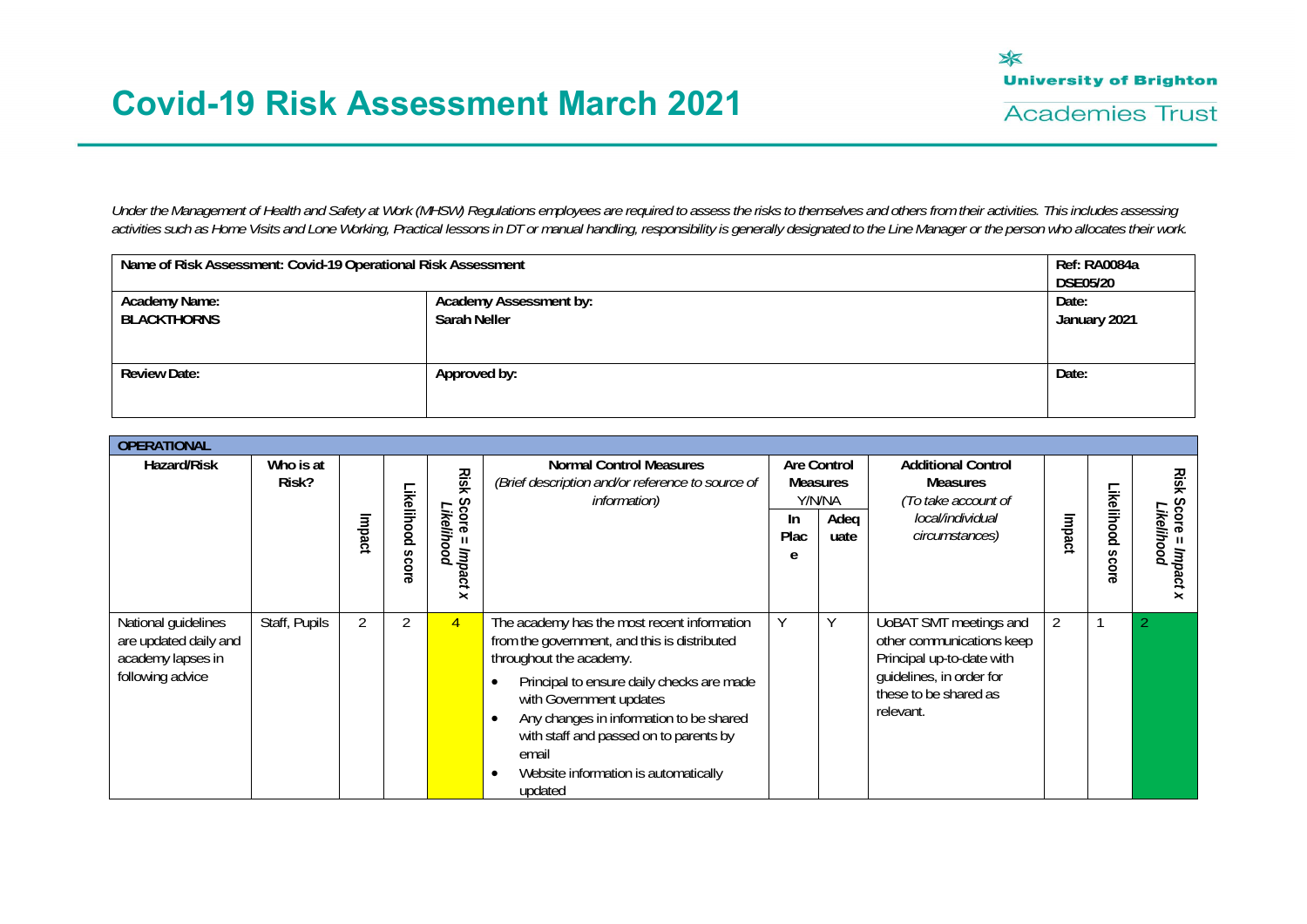|                                                                   |               |   |   |                | Students updated via class teachers as<br>$\bullet$<br>necessary                                                                                                                                                                                                                                                                                                                                                                                                                                                                                                                                                                                                                                                                                                                                                                                                                                                                                                                                                                                                                                                                                                                                                                                                                                                                                                                                                                                                            |   |   |                                                                                                                                                                                                                                                                                                                                                                                                                                                                                         |                |              |                          |
|-------------------------------------------------------------------|---------------|---|---|----------------|-----------------------------------------------------------------------------------------------------------------------------------------------------------------------------------------------------------------------------------------------------------------------------------------------------------------------------------------------------------------------------------------------------------------------------------------------------------------------------------------------------------------------------------------------------------------------------------------------------------------------------------------------------------------------------------------------------------------------------------------------------------------------------------------------------------------------------------------------------------------------------------------------------------------------------------------------------------------------------------------------------------------------------------------------------------------------------------------------------------------------------------------------------------------------------------------------------------------------------------------------------------------------------------------------------------------------------------------------------------------------------------------------------------------------------------------------------------------------------|---|---|-----------------------------------------------------------------------------------------------------------------------------------------------------------------------------------------------------------------------------------------------------------------------------------------------------------------------------------------------------------------------------------------------------------------------------------------------------------------------------------------|----------------|--------------|--------------------------|
| Precautionary<br>measures are not<br>being followed in<br>academy | Staff, Pupils | 2 | 3 | 6 <sup>1</sup> | All students and all staff working with students<br>are adhering to current advice.<br>Posters around academy including<br>Reception, dining hall and in corridors<br>Teachers to reiterate message in form<br>$\bullet$<br>time:<br>Covering your cough or sneeze<br>$\circ$<br>with a tissue<br>Then throwing the tissue in a bin<br>$\circ$<br>Avoid touching your eyes, nose,<br>$\circ$<br>mouth with unwashed hands<br>Coronavirus information is on the<br>$\bullet$<br>academy website<br>Website documents in place and<br>$\circ$<br>updated accordingly<br>Estates Team to follow advice from<br>$\bullet$<br>NHS/Trust on the cleaning products we<br>should be using in academy to ensure that<br>these meet necessary standards Follow<br>additional Trust guidance document-<br>Guidance on general cleaning of premises<br>to minimize the spread of covid-19 (corona<br>virus)<br><b>Cleaning Staff:</b><br>$\bullet$<br>Follow additional Trust guidance<br>document- Guidance on general cleaning<br>of premises to minimize the spread of<br>covid-19 (corona virus)<br>Ensure that all toilet/bathroom<br>$\circ$<br>facilities are well stocked<br>Ensure that cleaners' resources<br>$\circ$<br>are adequate and are effective<br>against Coronavirus. Door<br>handles, doors and toilets are<br>cleaned during the day and<br>paper hand towels are regularly<br>re-filled.<br>To provide hand sanitizer<br>$\circ$<br>stations for reception area. | Y | Y | Posters in each class<br>$\bullet$<br>group area and in toilet<br>areas<br>Class teachers to<br>$\bullet$<br>begin by explaining<br>precautionary<br>measures and their<br>importance on the first<br>morning of the<br>children's return to<br>school<br>Additional cleaning<br>$\bullet$<br>hours in place each<br>day.<br>Increased hand<br>$\bullet$<br>sanitizer located<br>around the academy<br>site.<br>Increased hand<br>$\bullet$<br>washing facilities - key<br>stage areas. | $\overline{2}$ | $\mathbf{1}$ | $\overline{\mathcal{L}}$ |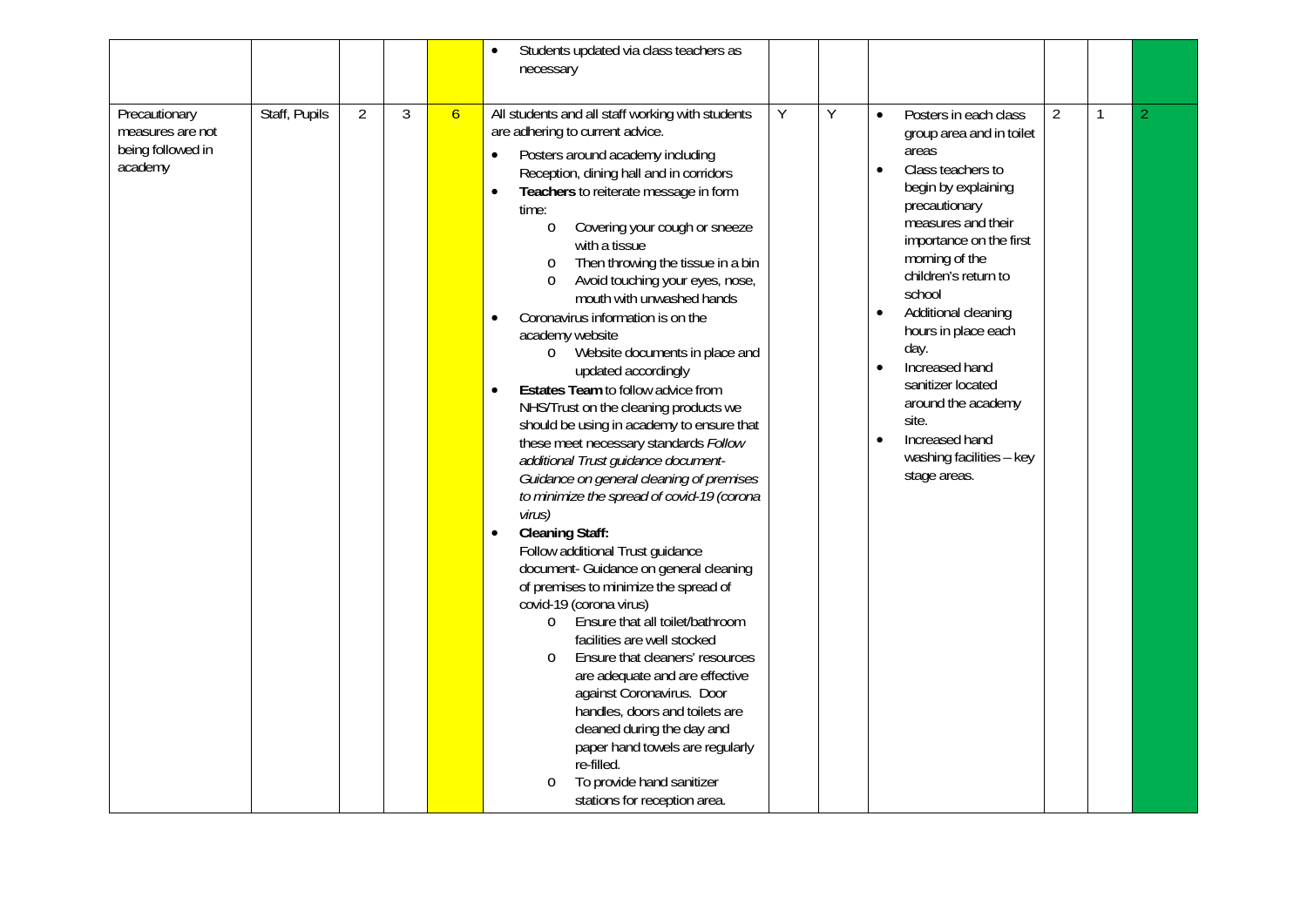| Specific guidelines<br>regarding academy<br>trips aren't followed                                       | Staff, Pupils | $\overline{2}$ | 3 | 6 | National guidelines state that in after school<br>activities - students must wash hands and after<br>any travel on public transport - this is adhered<br>to by all staff leading sports events.<br>Usual risk assessments apply<br>$\bullet$<br>Staff follow updated national guidelines on<br>$\bullet$<br>travelling to busy places<br>Academy can provide hand sanitizer for<br>$\bullet$<br>students and adults to use after travelling<br>on public transport                                                                                                                                                                                                                                                                                                                                                                                                                                                                                                                                                                                                                                                                  |   |   | All trips are cancelled<br>All activities involving<br>the children leaving the<br>academy site are<br>cancelled (e.g.<br>swimming lessons)<br>No after school clubs<br>Careful disposal of<br>face coverings<br>following use of public<br>transport                                                                                                                                                                                                                                                                                                                                                                                                                                                                                     | $\overline{2}$ |                | 2 |
|---------------------------------------------------------------------------------------------------------|---------------|----------------|---|---|-------------------------------------------------------------------------------------------------------------------------------------------------------------------------------------------------------------------------------------------------------------------------------------------------------------------------------------------------------------------------------------------------------------------------------------------------------------------------------------------------------------------------------------------------------------------------------------------------------------------------------------------------------------------------------------------------------------------------------------------------------------------------------------------------------------------------------------------------------------------------------------------------------------------------------------------------------------------------------------------------------------------------------------------------------------------------------------------------------------------------------------|---|---|-------------------------------------------------------------------------------------------------------------------------------------------------------------------------------------------------------------------------------------------------------------------------------------------------------------------------------------------------------------------------------------------------------------------------------------------------------------------------------------------------------------------------------------------------------------------------------------------------------------------------------------------------------------------------------------------------------------------------------------------|----------------|----------------|---|
| Staff do not report<br>sickness<br>Staff are unwell but<br>attend Academy<br>Staff absence<br>increases | Staff         | 3              | 3 | 9 | National Guidelines: People who feel unwell<br>should stay at home and should not attend<br>work or any education or childcare setting.<br>Follow-<br>https://www.gov.uk/coronavirus?gclid=EAIaIQo<br>bChMI6KLqzoWx6QIVQuDtCh0bpq-<br>JEAAYASAAEgLjCvD_BwE<br>Principal will:<br>Communicate to staff the<br>$\circ$<br>importance of following national<br>guidelines in Staff Briefings and<br>hand out copies of risk<br>assessments to staff<br>Remind staff of the sickness<br>$\circ$<br>policy during any lockdown<br>period or staff self-isolation<br>Staff to inform Principal immediately of<br>$\bullet$<br>contact with anyone who has symptoms of<br>virus or self-isolating or positive diagnoses<br>and follow medical advice.<br>In an event of teaching staff absence:<br>$\bullet$<br>Academy will bring in Supply<br>$\circ$<br>Teachers to cover absence<br>If appropriate, classes will be<br>$\circ$<br>split. This will be reviewed in the<br>event of changing guidelines<br>from DfE.<br>In the event of significant staff<br>$\circ$<br>absence, the Principal supported<br>by the Trust will review the | Y | Y | Staff to be sent home<br>$\bullet$<br>immediately if they are<br>showing an symptoms<br>All academy staff can<br>be tested and will be<br>encouraged to do so<br>ASAP.<br>Any member of staff<br>$\bullet$<br>testing positive to<br>remain in self-isolation<br>for a minimum of 10<br>days, in line with<br>guidance.<br>Infra-red thermometer<br>held in academy office<br>to identify high<br>temperatures of staff if<br>needed.<br>Supply teachers on<br>Blackthorns team who<br>we know are not<br>working elsewhere will<br>be used (e.g.<br>JM/ER/CH) before any<br>contact is made with<br>agencies.<br>Part-time staff to be<br>offered additional<br>hours if required and<br>they are willing in order<br>to cover sickness. | $\overline{2}$ | $\overline{2}$ | 4 |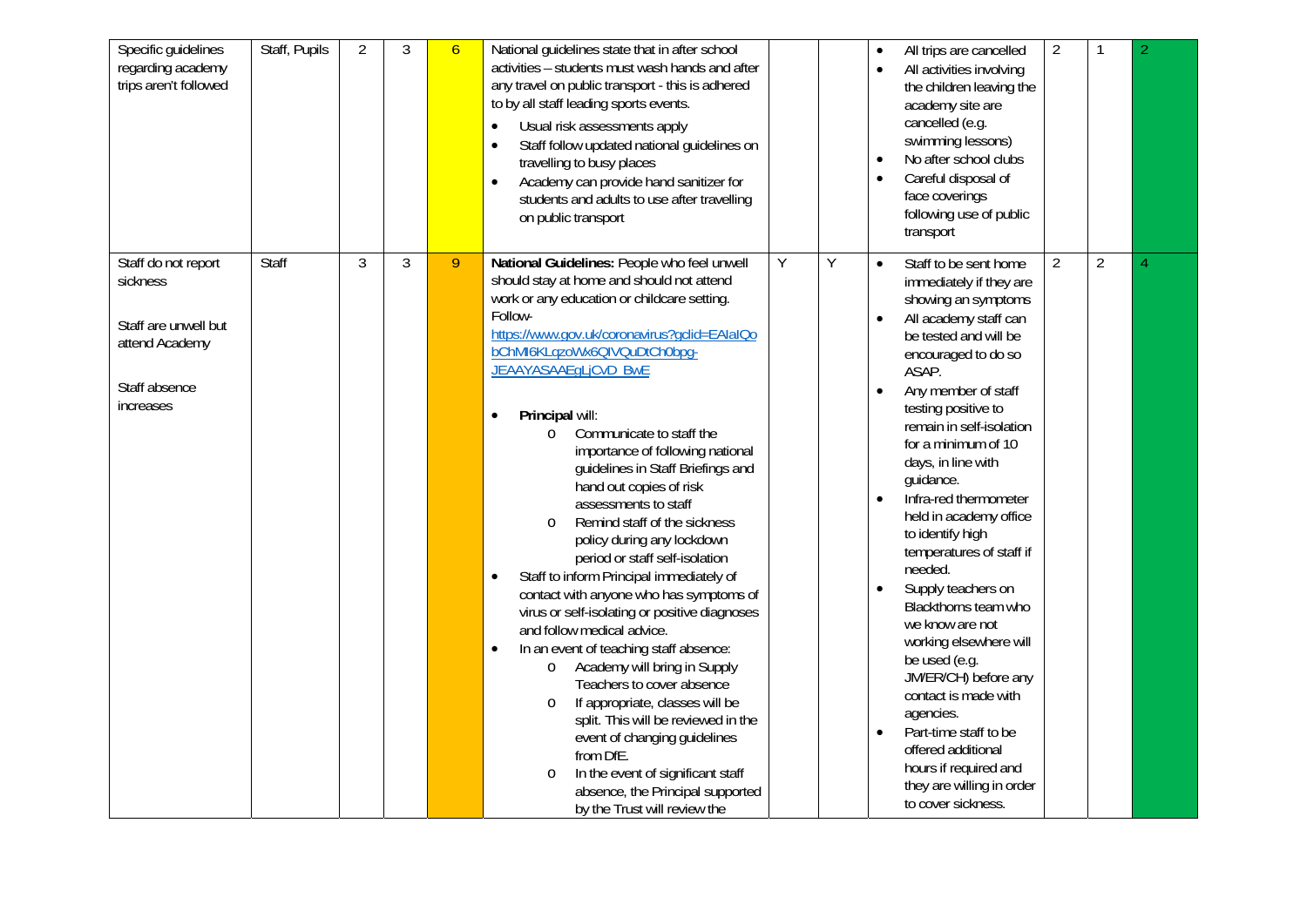|                                                                                                   |                    |                |                |                | viability of the academy<br>remaining open. The Principal<br>will consult with the Trust. If the<br>academy is to be closed then<br>this will be communicated to<br>staff and parents via email, letter<br>and the school website.<br>Only essential tasks will be carried out<br>$\bullet$<br>during a staff shortage period (Attendance,<br>First aid, Salaries/Payroll, etc.)<br>If the Principal is sick, the Vice Principal<br>$\bullet$<br>supported by the Trust will lead the<br>academy<br>In the event of an academy closure with<br>$\bullet$<br>staff and students at home who are not ill<br>and still able to access education, work<br>will be set electronically. Students will be<br>expected to complete tasks at home.<br>Staff wellbeing to be supported by KIT<br>$\bullet$<br>calls, and one to ones. Line Managers to<br>diarise regular and appropriate contact.<br>Line Managers to offer a message of<br>$\bullet$<br>general support and discussion<br>opportunities to allay concerns and<br>maintain moral. |   |   | Line Managers to<br>ensure that systems<br>are in place to check in<br>with staff. Any<br>concerns shared with<br>senior team and<br>support put in place<br>where needed.<br><b>Classroom Assistant</b><br>cover ask those not on<br>site currently (SG)                                                                                                                                |  |
|---------------------------------------------------------------------------------------------------|--------------------|----------------|----------------|----------------|------------------------------------------------------------------------------------------------------------------------------------------------------------------------------------------------------------------------------------------------------------------------------------------------------------------------------------------------------------------------------------------------------------------------------------------------------------------------------------------------------------------------------------------------------------------------------------------------------------------------------------------------------------------------------------------------------------------------------------------------------------------------------------------------------------------------------------------------------------------------------------------------------------------------------------------------------------------------------------------------------------------------------------------|---|---|------------------------------------------------------------------------------------------------------------------------------------------------------------------------------------------------------------------------------------------------------------------------------------------------------------------------------------------------------------------------------------------|--|
| Siblings at another<br>school report unwell<br>and family confused<br>as to appropriate<br>action | Parents,<br>Pupils | $\overline{2}$ | $\overline{2}$ | $\overline{4}$ | The Academy has the most recent information<br>from the government, and this is distributed<br>throughout the school community<br>Principal will:<br>obtain updated advice from<br>$\circ$<br>Public Health England and<br>Coronavirus hotline - to inform<br>family immediately<br>communicate with families and<br>$\circ$<br>reiterate the message of gaining<br>advice from NHS 111                                                                                                                                                                                                                                                                                                                                                                                                                                                                                                                                                                                                                                                  | Y | Υ | $\overline{2}$<br>All children can seek a<br>1<br>2<br>$\bullet$<br>test immediately.<br>Guidelines currently<br>state that households<br>should isolate for 10<br>days when one<br>member is<br>symptomatic and then<br>subsequently<br>confirmed to have the<br>virus and, therefore,<br>the child will be sent<br>home immediately,<br>with strict adherence to<br>social distancing. |  |
| Vulnerable students &<br>adults in the academy<br>are exposed to illness                          | Staff, Pupils      | $\overline{4}$ | 3              | 12             | Academy communicate appropriately with their<br>most vulnerable students; Health care plans<br>are updated and instruction from GPs followed.                                                                                                                                                                                                                                                                                                                                                                                                                                                                                                                                                                                                                                                                                                                                                                                                                                                                                            | Y | Y | 3<br>UoBAT and<br>1<br>3<br>$\bullet$<br>government guidelines<br>to be adhered to.                                                                                                                                                                                                                                                                                                      |  |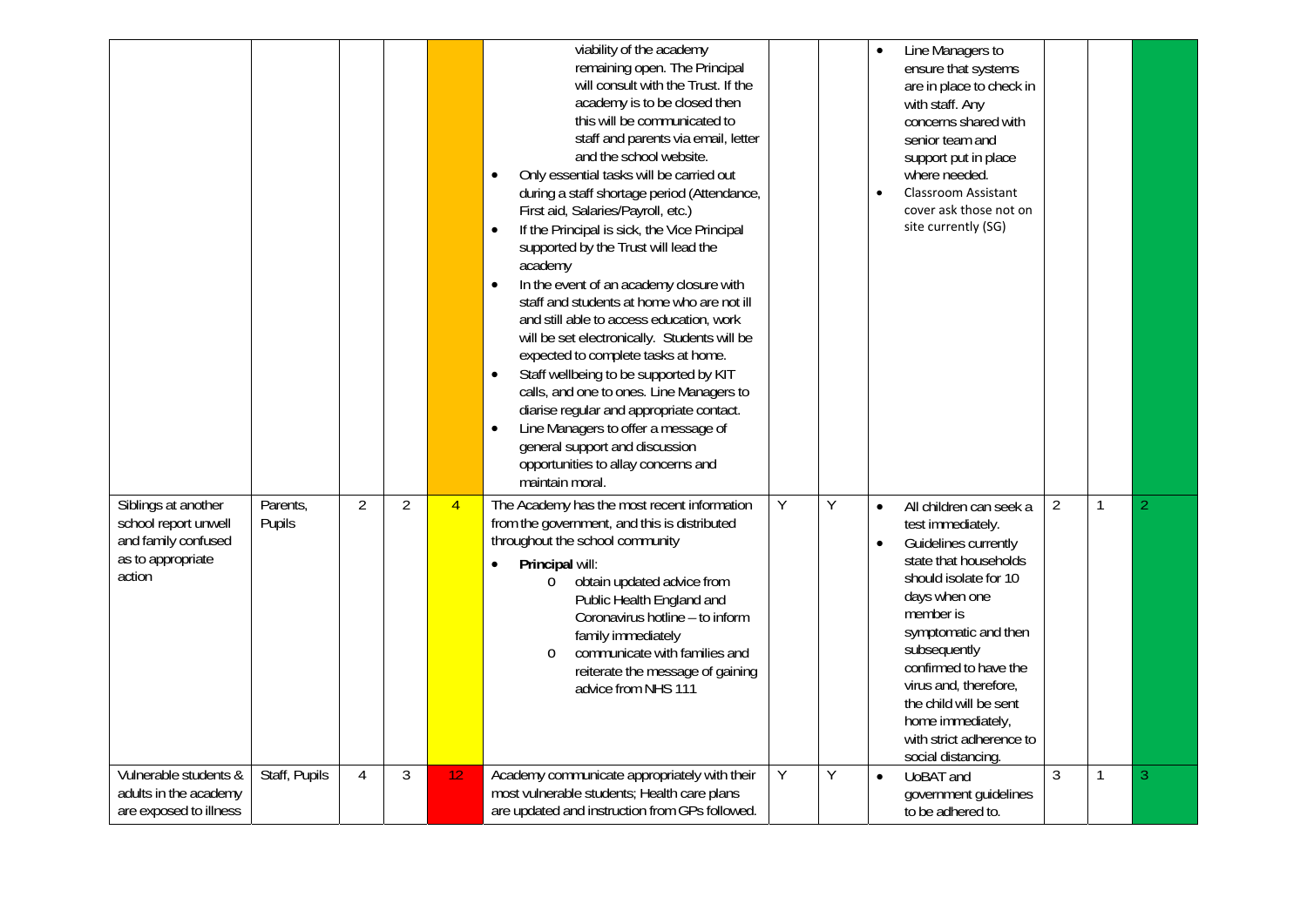|                                                       |               |   |                |   | Pastoral Team identify the most<br>vulnerable students and staff from current<br>medical information                                                                                                                                                                                                                                                                                                                                                                                                                                                                                                                                                                                                                                                                                                                                                                                                                                                                                                                                                                                                    |   |   | Contact the families of<br>individual children<br>identified as vulnerable<br>to discuss safety<br>concerns and ensure<br>that parents/carers<br>make an informed<br>decision about their<br>return to the academy<br>and the associated<br>risks.<br>Ensure that medical<br>$\bullet$<br>records for staff are<br>up-to-date and<br>members of staff within<br>different groups are<br>identified.                                                                                                                                                                                                                                                 |   |   |  |
|-------------------------------------------------------|---------------|---|----------------|---|---------------------------------------------------------------------------------------------------------------------------------------------------------------------------------------------------------------------------------------------------------------------------------------------------------------------------------------------------------------------------------------------------------------------------------------------------------------------------------------------------------------------------------------------------------------------------------------------------------------------------------------------------------------------------------------------------------------------------------------------------------------------------------------------------------------------------------------------------------------------------------------------------------------------------------------------------------------------------------------------------------------------------------------------------------------------------------------------------------|---|---|-----------------------------------------------------------------------------------------------------------------------------------------------------------------------------------------------------------------------------------------------------------------------------------------------------------------------------------------------------------------------------------------------------------------------------------------------------------------------------------------------------------------------------------------------------------------------------------------------------------------------------------------------------|---|---|--|
| Child or adult shows<br>symptoms whilst at<br>academy | Staff, Pupils | 4 | $\overline{2}$ | 8 | All staff understand the symptoms of COVID-19<br>and follow academy agreed process.<br>Staff report to the Principal<br>$\bullet$<br>Staff to get advice from NHS 111<br>$\bullet$<br>immediately and PHE team. Advice on<br>cleaning spaces will be given by PHE -<br>await advice. PHE contact information -<br>https://www.gov.uk/government/publicatio<br>ns/guidance-to-educational-settings-about-<br>covid-19<br>Estates Team: Advice on rubbish which<br>$\bullet$<br>may have been contaminated: all waste<br>that has been in contact with the individual<br>- including tissues should be put in a<br>plastic bag and tied, then placed in<br>another plastic bag and tied. The bag<br>should be marked and stored in a safe<br>place until results are available. If the test<br>results are negative - to be put with<br>normal waste. If positive, to follow the<br>advice of PHE. See further Trust guidance<br>document - Guidance on general cleaning<br>of premises to minimize the spread of<br>covid-19 (corona virus)<br>Staff to self- isolate - journey home by car<br>$\bullet$ | Υ | Υ | Any child displaying<br>$\bullet$<br>symptoms to be taken<br>immediately to the<br>library until they can be<br>collected.<br>Infra-red thermometer<br>$\bullet$<br>to be used and<br>temperature reported<br>to parents and in<br>medical treatment<br>records.<br>Staff to maintain 2m<br>$\bullet$<br>social distancing from<br>child. If this cannot be<br>maintained then PPE<br>should be sought.<br>Encourage family to<br>seek a test<br>immediately - provide<br>the family with the<br>leaflet created by the<br>trust.<br>Deep clean of isolation<br>$\bullet$<br>area once the child<br>has left, including<br>ventilation of the area. | 4 | 1 |  |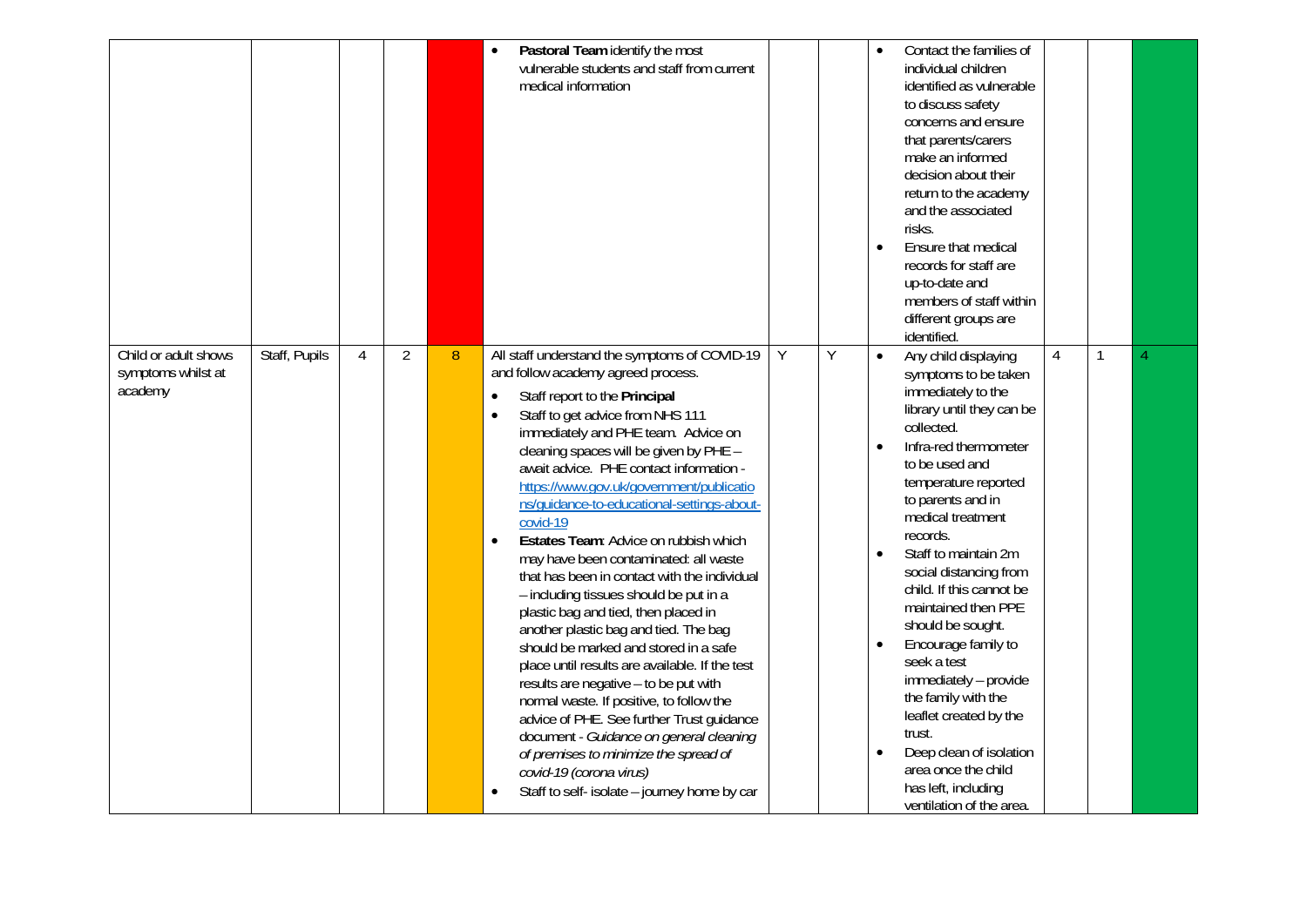|                                                            |               |                |                |                | Child reported to the Principal and taken to<br>designated area (any available room<br>where a child/student can be isolated until<br>further notice)<br>Parents informed immediately and asked<br>$\bullet$<br>to collect immediately and contact NHS on<br>111<br>A designated Isolation room used until<br>$\bullet$<br>parent collects - advice is for child to be<br>supervised by a non-vulnerable adult - to<br>sit 2 metres away. Room to be isolated.<br>Avoid touching people, surfaces or objects<br>and advised to cover their mouth and nose<br>with a disposable tissue.<br>Principal to get advice from NHS 111 and<br>$\bullet$<br>Inform the Trust                                                                                                                                                       |   |   |                                                                                                                                                                                                                                                                       |                |              |                |
|------------------------------------------------------------|---------------|----------------|----------------|----------------|---------------------------------------------------------------------------------------------------------------------------------------------------------------------------------------------------------------------------------------------------------------------------------------------------------------------------------------------------------------------------------------------------------------------------------------------------------------------------------------------------------------------------------------------------------------------------------------------------------------------------------------------------------------------------------------------------------------------------------------------------------------------------------------------------------------------------|---|---|-----------------------------------------------------------------------------------------------------------------------------------------------------------------------------------------------------------------------------------------------------------------------|----------------|--------------|----------------|
| Catering staff absent<br>- lunch no longer<br>available    | Staff, Pupils | $\mathbf{1}$   | $\overline{2}$ | $\overline{2}$ | Catering team to share their risk assessment<br>with academy.<br>Catering Manager to work with the<br>$\bullet$<br>academy to ensure precautions are in<br>place for all staff on site<br>Washing hand<br>$\circ$<br>Use of sanitizer<br>$\circ$<br>Wearing gloves and hair nets<br>$\circ$<br>and uniform<br>Thorough cleaning of kitchen at<br>$\circ$<br>the end of every service<br>Ensure the kitchen space and lavatory for<br>$\bullet$<br>staff are being cleaned as appropriate.<br>Inform Principal of any staff off sick with<br>$\bullet$<br>associated symptoms.<br>If no kitchen staff available contact the<br>$\bullet$<br>Estates Director in the first instance.<br>Meals to be supplied by hub kitchen or to<br>$\bullet$<br>close and parents informed to bring in<br>packed lunch for their students | Υ | Y | Office Manager to<br>$\bullet$<br>contact Chartwells<br>immediately to ensure<br>absences are covered.<br>If appropriate,<br>$\bullet$<br>academy staff to<br>support the service of<br>meals, but cannot<br>prepare the food<br>without the appropriate<br>training. | $\mathbf{1}$   | $\mathbf{1}$ |                |
| Cleaning staff absent<br>- cleaning no longer<br>available | Staff, Pupils | $\overline{2}$ | 3              | $\overline{6}$ | Cleaning Team to ensure precautions are<br>$\bullet$<br>in place for all staff on site<br>Washing hands<br>$\circ$<br>Use of sanitizer<br>$\circ$<br>Wearing gloves, hair nets and<br>$\circ$<br>uniform                                                                                                                                                                                                                                                                                                                                                                                                                                                                                                                                                                                                                  | Υ | Y | Offer additional hours<br>$\bullet$<br>to other members of<br>staff to support with<br>cleaning if willing.                                                                                                                                                           | $\overline{2}$ | $\mathbf{1}$ | $\overline{2}$ |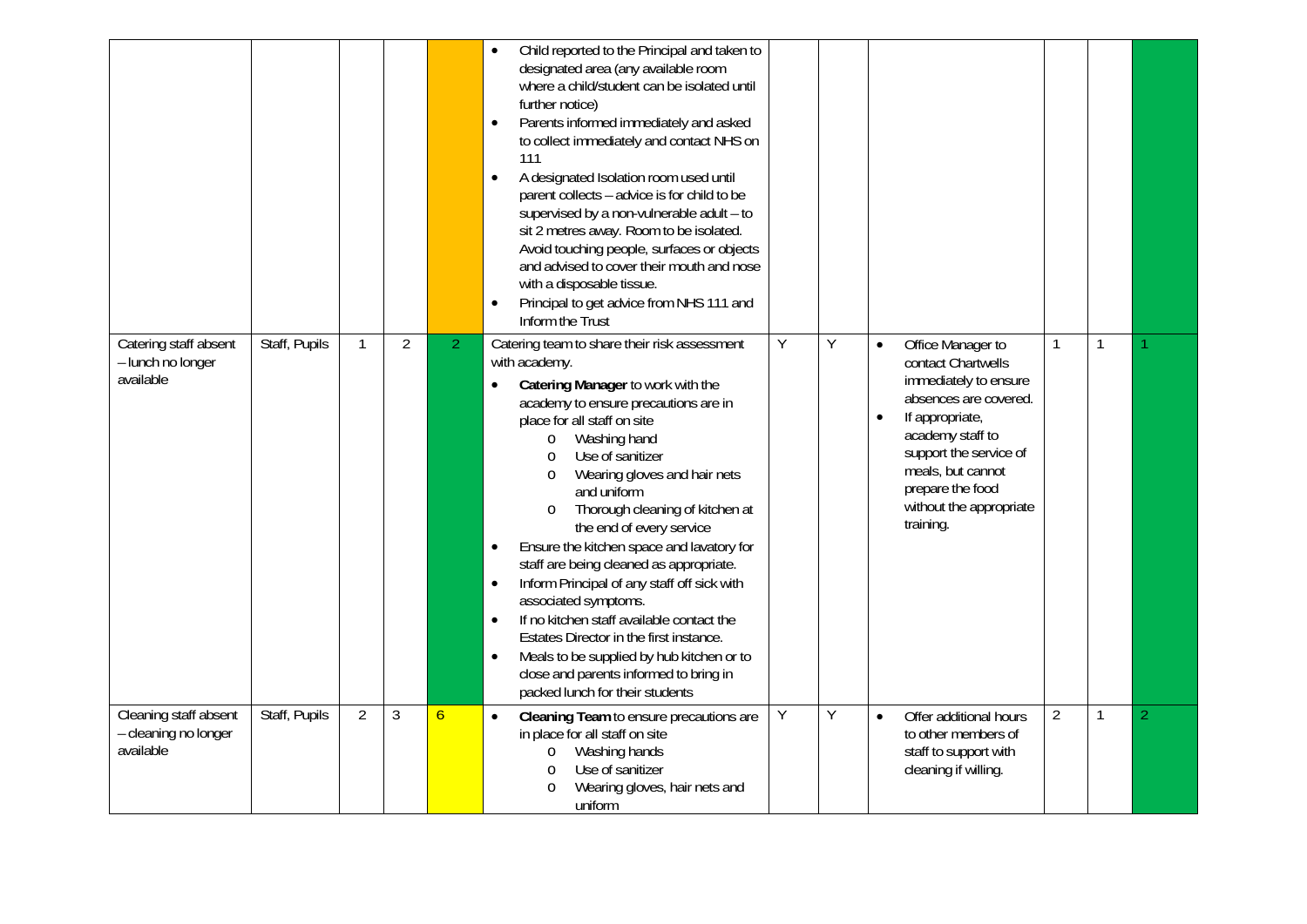|                                                      |               |                |                |                | Estates Team to inform Principal of any<br>staff off sick with associated symptoms.<br>Ensure that cleaning staff contact the<br>$\bullet$<br>absence line by 9am on their day of work<br>If no cleaning staff are available - the<br>$\bullet$<br>Principal, consider academy closure.<br>Make contact with local employment<br>$\bullet$<br>agencies to ascertain availability of agency<br>staff to provide cover and likely lead in<br>time for cover to be available.<br>Outsourced cleaning company to be<br>$\bullet$<br>contacted to explore cover options and<br>provide Covid-19 cleaning plan RA and<br>control measures |   |   | Senior staff to support<br>with cleaning if<br>required.                                                                                                                                                                                                                                                                                                                                                                                                               |                |                |   |
|------------------------------------------------------|---------------|----------------|----------------|----------------|-------------------------------------------------------------------------------------------------------------------------------------------------------------------------------------------------------------------------------------------------------------------------------------------------------------------------------------------------------------------------------------------------------------------------------------------------------------------------------------------------------------------------------------------------------------------------------------------------------------------------------------|---|---|------------------------------------------------------------------------------------------------------------------------------------------------------------------------------------------------------------------------------------------------------------------------------------------------------------------------------------------------------------------------------------------------------------------------------------------------------------------------|----------------|----------------|---|
| Precautionary<br>measures to prevent<br>transmission | Staff, Pupils | 3              | $\overline{2}$ | $\overline{6}$ | Everyone is following the handwashing<br>protocol.<br>Parents have been informed that students<br>and staff should wash their hands.<br>Avoid touching eyes, nose and mouth with<br>$\bullet$<br>unwashed hands.<br>Maintain social distancing measures at<br>$\bullet$<br>every opportunity.                                                                                                                                                                                                                                                                                                                                       | Υ | Y | Hand-washing to be<br>$\bullet$<br>undertaken at set<br>points in the day: when<br>they arrive, before and<br>after break time and<br>lunch time, and before<br>they go home, plus<br>other times.<br>Signage regarding<br>$\bullet$<br>hand-washing in<br>learning spaces and<br>the academy toilets.<br>Staff wearing face<br>masks in shared areas<br>at all times<br>LFD testing x2 week<br>$\bullet$<br>by staff [See Primary<br>Schools test risk<br>assessment] | 3              | $\mathbf{1}$   | 3 |
| Poor Communication                                   | Staff, Pupils | $\overline{2}$ | $\mathfrak{Z}$ | $\overline{6}$ | All staff/students aware of current actions and<br>requirements.<br>Principal to brief all staff on Risk<br>Assessment.<br>Staff to be consulted and issued with<br>$\bullet$<br>published Risk Assessment.<br>Students briefed in registration sessions<br>$\bullet$<br>and by the use of posters, signage etc.                                                                                                                                                                                                                                                                                                                    | Υ | Y | Regular and frequent<br>$\bullet$<br>communication with<br>parents (ParentMail)<br>and staff<br>(email/Teams).                                                                                                                                                                                                                                                                                                                                                         | $\overline{2}$ | $\overline{2}$ | 4 |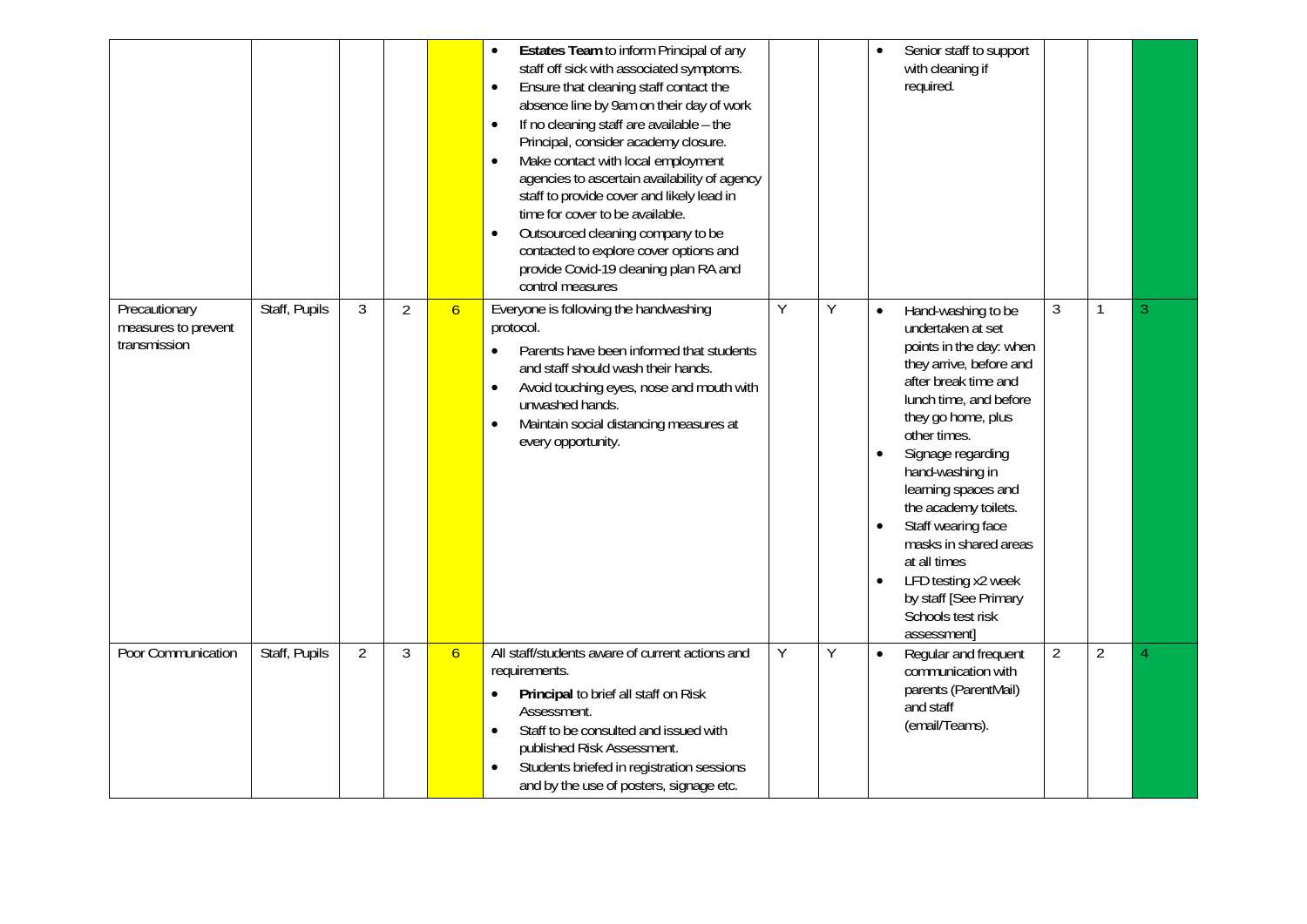| $\overline{2}$<br>$\overline{2}$                                                                                                                                                                                                                                                                                                                                                                                                                        | $\overline{2}$<br>1<br>judgement to be made.<br>Computing Suite to be<br>basis. Only to be used                                                                                                                                                                                                                                                                                                                                                                                                                                                                                                                                                                                                                                                                                                                                                                                                                                                    |
|---------------------------------------------------------------------------------------------------------------------------------------------------------------------------------------------------------------------------------------------------------------------------------------------------------------------------------------------------------------------------------------------------------------------------------------------------------|----------------------------------------------------------------------------------------------------------------------------------------------------------------------------------------------------------------------------------------------------------------------------------------------------------------------------------------------------------------------------------------------------------------------------------------------------------------------------------------------------------------------------------------------------------------------------------------------------------------------------------------------------------------------------------------------------------------------------------------------------------------------------------------------------------------------------------------------------------------------------------------------------------------------------------------------------|
| Open and frequent<br>conversations with<br>parents where children<br>are struggling.<br>Consideration of<br>adaptations to learning<br>for individuals (e.g.<br>learning space, adult<br>support, types of<br>activity)                                                                                                                                                                                                                                 | Focus on verbal<br>feedback within the<br>small groups, rather<br>than written feedback<br>to reduce the need for<br>children and staff to<br>share resources.<br>Reading books to be<br>sent home, but to be<br>quarantined for 72<br>hours following return.<br>In older year groups,<br>children to bring their<br>own books in that are<br>not shared with other<br>children.<br>Adopt a flexible and<br>responsive approach<br>to learning, with a<br>focus on the needs of<br>the children.<br>Formative<br>assessments to be<br>recorded, where<br>possible, on Target<br>Tracker, but no<br>summative 'step'                                                                                                                                                                                                                                                                                                                               |
|                                                                                                                                                                                                                                                                                                                                                                                                                                                         | $\bullet$                                                                                                                                                                                                                                                                                                                                                                                                                                                                                                                                                                                                                                                                                                                                                                                                                                                                                                                                          |
| Y                                                                                                                                                                                                                                                                                                                                                                                                                                                       | Y                                                                                                                                                                                                                                                                                                                                                                                                                                                                                                                                                                                                                                                                                                                                                                                                                                                                                                                                                  |
| Υ                                                                                                                                                                                                                                                                                                                                                                                                                                                       | $\overline{Y}$                                                                                                                                                                                                                                                                                                                                                                                                                                                                                                                                                                                                                                                                                                                                                                                                                                                                                                                                     |
| Review of behaviour policy (annexe) to<br>reflect current guidance and restrictions<br>Review of individual behaviour plans to<br>$\bullet$<br>reflect current guidance and restrictions<br>Clear sharing of expectations and<br>$\bullet$<br>reasoning - identifying a group 'charter' for<br>behaviour<br>Flexible approach to learning, routines and<br>$\bullet$<br>use of outside space in order to encourage<br>pupils to adapt to new structures | Academy staff identify an appropriate<br>curriculum that meets the needs of the pupils in<br>the academy<br>Consider which aspects of the current<br>curriculum are appropriate - with a<br>focus on PSHE/ emotional needs<br>Consider curriculum areas that may<br>$\bullet$<br>need to be adapted considerably,<br>such as PE and music.<br>Where possible, learning to be<br>$\bullet$<br>delivered in academy site outside<br>areas (implementation or review of<br>other risk assessments to ensure that<br>this can be done safely)<br>Record what is possible on Target<br>$\bullet$<br>Tracker<br>Reconsider expectations of staff with<br>$\bullet$<br>regards to marking/feedback (review<br>feedback policy)<br>If electronic computers or devices are<br>$\bullet$<br>used by pupils, these need to be part<br>of the academy's thorough cleaning<br>considerations and must not be used<br>by more than one pupil without<br>cleaning |
| 6                                                                                                                                                                                                                                                                                                                                                                                                                                                       | 4                                                                                                                                                                                                                                                                                                                                                                                                                                                                                                                                                                                                                                                                                                                                                                                                                                                                                                                                                  |
| 3                                                                                                                                                                                                                                                                                                                                                                                                                                                       | $\overline{2}$                                                                                                                                                                                                                                                                                                                                                                                                                                                                                                                                                                                                                                                                                                                                                                                                                                                                                                                                     |
| $\overline{2}$                                                                                                                                                                                                                                                                                                                                                                                                                                          | $\overline{2}$                                                                                                                                                                                                                                                                                                                                                                                                                                                                                                                                                                                                                                                                                                                                                                                                                                                                                                                                     |
| Pupils, Staff                                                                                                                                                                                                                                                                                                                                                                                                                                           | Pupils, Staff                                                                                                                                                                                                                                                                                                                                                                                                                                                                                                                                                                                                                                                                                                                                                                                                                                                                                                                                      |
| Pupils struggle to<br>reintegrate into school<br>routines and adapt to<br>the changes<br>implemented                                                                                                                                                                                                                                                                                                                                                    | A broad and balanced<br>curriculum cannot be<br>delivered or is not<br>appropriate                                                                                                                                                                                                                                                                                                                                                                                                                                                                                                                                                                                                                                                                                                                                                                                                                                                                 |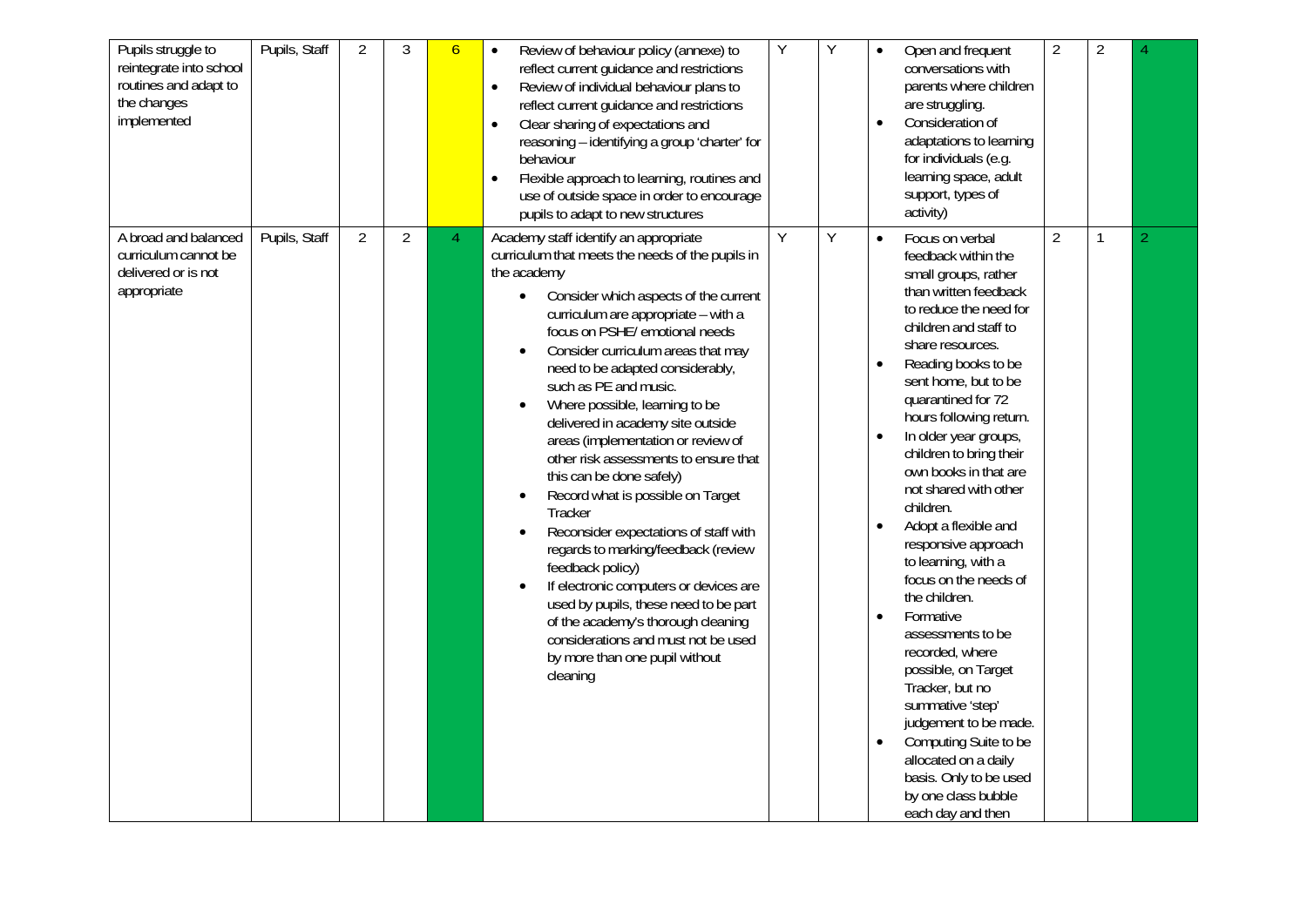| Pupils with Education,<br>Health and Care<br>Plans' needs are not<br>met effectively                                                                       | Pupils, staff | $\overline{2}$ | 3              | $\overline{6}$ | Risk Assessments are already in<br>$\bullet$<br>place for these children and should<br>be adapted should the children return<br>to school<br>Holistic approach to the provision for<br>$\bullet$<br>these children, considering the<br>appropriateness of 1:1 support, as<br>well as supporting their emotional<br>needs                                      | Y              | Y | thoroughly cleaned<br>each evening.<br>Transparent and open<br>$\bullet$<br>discussions with<br>parents regarding<br>expectations of social<br>distancing, etc. so that<br>these are shared by<br>parents/carers prior to<br>returning to school<br>Agreement between<br>$\bullet$<br>school and parents<br>regarding key priorities<br>upon return to<br>academy.                               | $\overline{2}$ | $\overline{2}$ |  |
|------------------------------------------------------------------------------------------------------------------------------------------------------------|---------------|----------------|----------------|----------------|---------------------------------------------------------------------------------------------------------------------------------------------------------------------------------------------------------------------------------------------------------------------------------------------------------------------------------------------------------------|----------------|---|--------------------------------------------------------------------------------------------------------------------------------------------------------------------------------------------------------------------------------------------------------------------------------------------------------------------------------------------------------------------------------------------------|----------------|----------------|--|
| Social distancing<br>between staff and<br>pupils/ year group<br>bubbles cannot be<br>maintained                                                            | Pupils, staff | 3              | $\overline{3}$ | 9              | Ensure implementation of all aspects of<br>government guidance regarding hand-washing,<br>hygiene levels, etc.<br>Tasks to be set that do not require<br>the children to work closely together.<br>Staff to avoid close contact with one<br>$\bullet$<br>another and the children.                                                                            | $\overline{Y}$ | Y | Children to access<br>classrooms via outside<br>doors in KS2, rather<br>than the main KS2<br>door<br>Clear instructions<br>$\bullet$<br>regarding the use of<br>toilets to be given as<br>soon as the children<br>return to school.<br>Rotas for hand-<br>washing, breaks and<br>lunches to be adhered<br>to strictly to ensure<br>that classes do not<br>come into contact with<br>one another. | $\overline{2}$ | $\overline{2}$ |  |
| Younger pupils and<br>pupils with additional<br>needs do not<br>understand the<br>concept of social<br>distancing and,<br>therefore, put others<br>at risk | Pupils, staff | 3              | 3              | 9              | Academy staff to make expectations very clear<br>to all pupils:<br>Communication to parents prior to re-<br>$\bullet$<br>opening and frequently when re-<br>opened<br>Reminders given each day to all<br>$\bullet$<br>pupils regarding expectations<br>Signage around the academy<br>$\bullet$<br>Individual behaviour plans/ provision<br>maps to be updated | Y              | Y | Ensure that less<br>$\bullet$<br>clinically non-<br>vulnerable members of<br>staff work with these<br>children.<br>Incorporate in class<br>'charters'.<br>Communication with<br>parents where the<br>children struggle with                                                                                                                                                                      | $\overline{2}$ | $\overline{2}$ |  |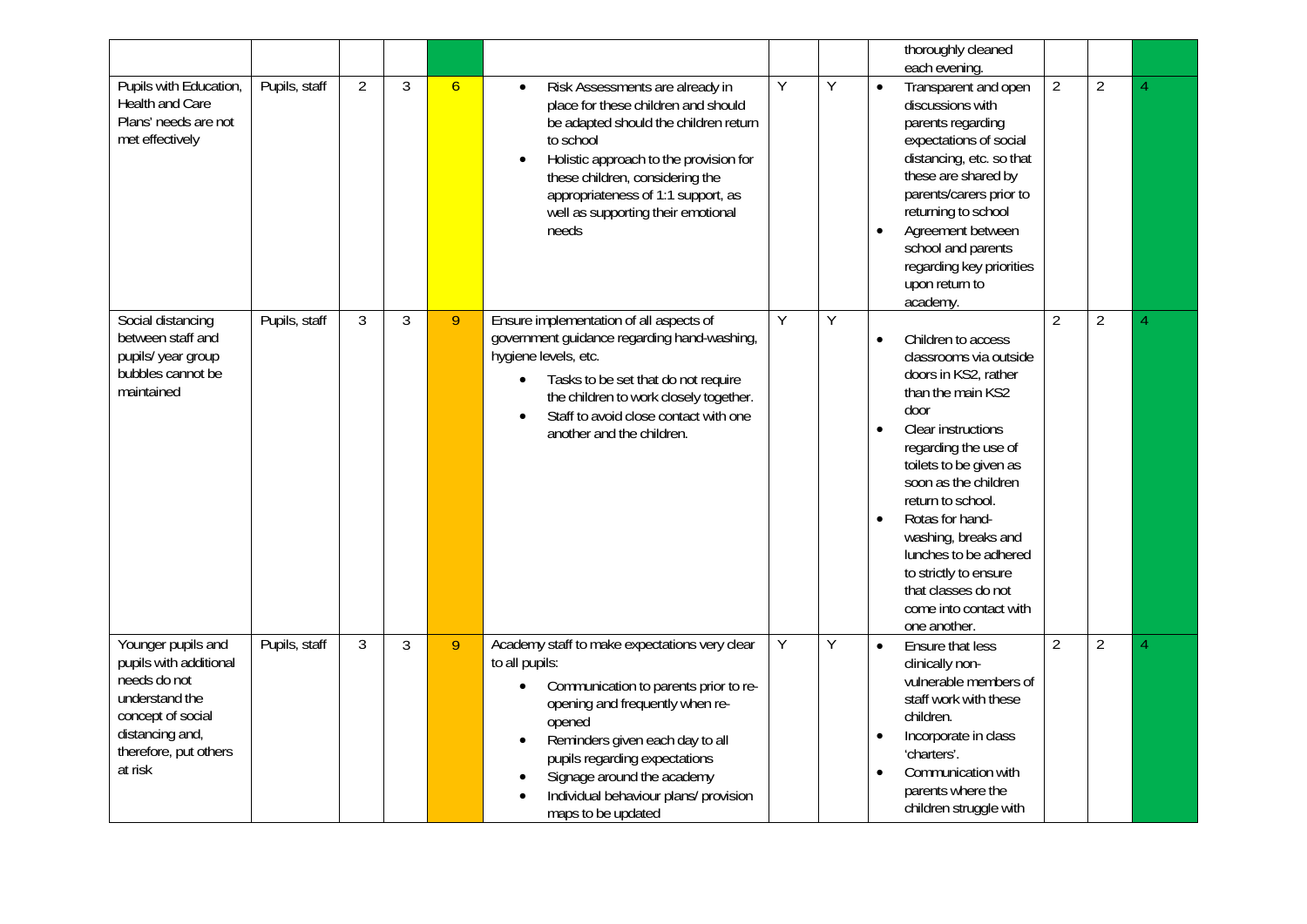|                                                                                                                                                                                                   |                      |   |                |                | Compilation of social stories to<br>$\bullet$<br>support some pupils                                                                                                                                                                                                                                                                                                                                                                                                                                                                                                             |   |   | this aspect to gain their<br>support.                                                                                                                                                                                                                                                                                                      |                |                |                |
|---------------------------------------------------------------------------------------------------------------------------------------------------------------------------------------------------|----------------------|---|----------------|----------------|----------------------------------------------------------------------------------------------------------------------------------------------------------------------------------------------------------------------------------------------------------------------------------------------------------------------------------------------------------------------------------------------------------------------------------------------------------------------------------------------------------------------------------------------------------------------------------|---|---|--------------------------------------------------------------------------------------------------------------------------------------------------------------------------------------------------------------------------------------------------------------------------------------------------------------------------------------------|----------------|----------------|----------------|
| Pupils with individual<br>behaviour plans<br>require positive<br>handling to keep<br>themselves, staff and<br>other pupils safe.<br>Therefore, social<br>distancing advice<br>cannot be followed. | Pupils, staff        | 3 | 3              | 9              | Positive Handling should only ever be used as<br>a last resort in order to keep pupils and staff<br>safe. This is more important than ever, as<br>social distancing should be in place for all<br>pupils.<br>Review of Behaviour Policy taking<br>$\bullet$<br>account of significant needs<br>Review risk assessments and<br>$\bullet$<br>individual behaviour plans<br>Ensure that staff maximise use of de-<br>$\bullet$<br>escalation strategies<br>Consider location of children in the<br>$\bullet$<br>academy building in order to provide<br>a safe space where possible | Υ | Y | Ensure that non-<br>$\bullet$<br>vulnerable members of<br>staff are allocated to<br>work with children at<br>risk of requiring<br>positive handling.<br>Ensure that all staff<br>$\bullet$<br>involved in positive<br>handling are trained to<br>do so and training is<br>current.                                                         | $\mathfrak{Z}$ | $\overline{2}$ | $\overline{6}$ |
| Vulnerable children<br>are at risk.<br>Safeguarding<br>procedures are not<br>followed.                                                                                                            | Pupils,<br>community | 4 | 3              | 12             | Statutory safeguarding arrangements are<br>followed.<br>A DSL is always on-duty at the<br>$\bullet$<br>academy<br>All staff are aware of safeguarding<br>$\bullet$<br>requirements and any changes to<br>these due to the revised<br>arrangements in schools are<br>communicated to all<br>All checks remain in place<br>$\bullet$<br>See academy Safeguarding and<br>$\bullet$<br>Child Protection policy and Covid-19<br>annex.                                                                                                                                                | Υ | Y | Four trained DSLs on<br>$\bullet$<br>academy staff<br>Use of CPOMs system<br>to share information<br>All DSLs alerted to any<br>safeguarding concerns<br>Challenge for external<br>agencies - particularly<br>WSCC.<br>$1:2:1$ Risk<br>Assessments for<br>children requiring close<br>contact                                              | $\overline{2}$ | $\overline{2}$ | 4              |
| Student or staff<br>member requires first<br>aid treatment/<br>intimate care,<br>therefore not being<br>able to enforce social<br>distancing                                                      | Pupils, staff        | 3 | $\overline{2}$ | $\overline{6}$ | Government and UoBAT advice and guidance<br>to be followed at all time.<br>Where possible, children to<br>$\bullet$<br>administer elements of first aid<br>themselves, such as applying ice-<br>packs, etc.<br>Re-usable resources to be sanitised<br>$\bullet$<br>after each use.<br>Where possible, children to be<br>$\bullet$<br>encouraged to tend to their own<br>intimate care needs.                                                                                                                                                                                     | Υ | Y | For pupils with intimate<br>$\bullet$<br>care plans, individual<br>conversations to be<br>instigated regarding<br>arrangements for<br>intimate care. If<br>necessary, parents to<br>be requested to come<br>into school if required.<br>Clinically non-<br>$\bullet$<br>vulnerable staff to treat<br>first aid and intimate<br>care needs. | $\mathfrak{Z}$ | $\mathbf{1}$   | 3              |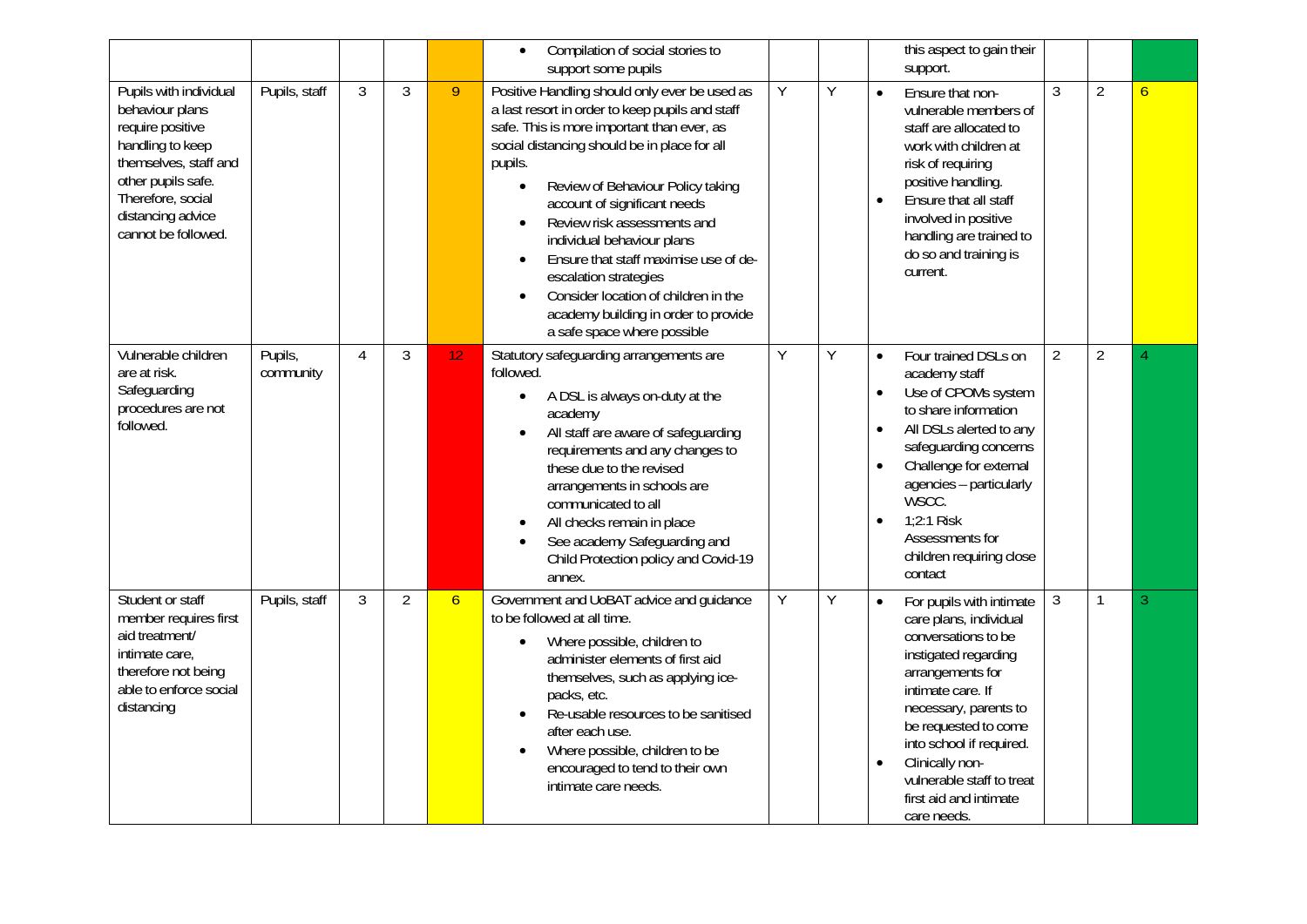|                                   |     | <b>DDE</b><br>used<br>d where the quidance states<br>ः is required. |  |                       |  |  |
|-----------------------------------|-----|---------------------------------------------------------------------|--|-----------------------|--|--|
| <b>Risk</b><br>Initial<br>: Score | 194 |                                                                     |  | باعثها امتنا<br>Score |  |  |

| <b>STRATEGIC</b>                                             |                                                                                                                               |                |                  |                                      |                                                                                                                                                                                                                                                                                                                                                                                                                                                                                                                                                                                                                                                                                                                                                                                                                                                                                                 |          |                                                             |                                                                                                                                                                                                                                                                                                                                                                                                                                                                                                                                                                                                                                                                                                                                                                                                                                    |        |                  |                                          |
|--------------------------------------------------------------|-------------------------------------------------------------------------------------------------------------------------------|----------------|------------------|--------------------------------------|-------------------------------------------------------------------------------------------------------------------------------------------------------------------------------------------------------------------------------------------------------------------------------------------------------------------------------------------------------------------------------------------------------------------------------------------------------------------------------------------------------------------------------------------------------------------------------------------------------------------------------------------------------------------------------------------------------------------------------------------------------------------------------------------------------------------------------------------------------------------------------------------------|----------|-------------------------------------------------------------|------------------------------------------------------------------------------------------------------------------------------------------------------------------------------------------------------------------------------------------------------------------------------------------------------------------------------------------------------------------------------------------------------------------------------------------------------------------------------------------------------------------------------------------------------------------------------------------------------------------------------------------------------------------------------------------------------------------------------------------------------------------------------------------------------------------------------------|--------|------------------|------------------------------------------|
| Hazard/Risk                                                  | Who is at<br>Risk?                                                                                                            | Impact         | Likelihood score | Risk<br>Score Impact x<br>Likelihood | <b>Normal Control Measures</b><br>(Brief description and/or<br>reference to source of<br>information)                                                                                                                                                                                                                                                                                                                                                                                                                                                                                                                                                                                                                                                                                                                                                                                           | In Place | <b>Are Control</b><br><b>Measures</b><br>Y/N/NA<br>Adequate | <b>Additional Control</b><br><b>Measures</b><br>(To take account of<br>local/individual<br>circumstances)                                                                                                                                                                                                                                                                                                                                                                                                                                                                                                                                                                                                                                                                                                                          | Impact | Likelihood score | <b>Risk Score Impact</b><br>x Likelihood |
| Spread of Covid-19 through<br>academy and wider<br>community | Pupils, Pupils<br>from<br>vulnerable<br>groups, staff,<br>staff from<br>vulnerable<br>groups,<br>visitors, wider<br>community | $\overline{4}$ | $\overline{3}$   | 12                                   | Establish a Coronavirus SMT<br>$\bullet$<br>following Critical Incident Plan<br>for a Pandemic<br>Provide staff and pupils with<br>$\bullet$<br>suitable training, instruction,<br>and guidance.<br>Normal system of work in<br>$\bullet$<br>relation to cleaning should be<br>maintained with particular<br>attention to high contact areas<br>toilets, door handles,<br>telephones, grab rails.<br>Observe social distancing<br>$\bullet$<br>requirements of 2 metres<br>wherever possible.<br>Increased ventilation in working<br>$\bullet$<br>areas: doors and windows open,<br>(unless extremely cold)<br>Purchase and maintain stocks of<br>$\bullet$<br>PPE and Chemicals for cleaning.<br>Soap dispenser and hand towels<br>$\bullet$<br>within toilets are fully stocked at<br>the start of each day. Regular<br>checks to be made throughout<br>the day to ensure adequate<br>supply. | Y        | Υ                                                           | Follow latest guidance on<br>$\bullet$<br>protective measures at<br>https://www.gov.uk/coronav<br>irus<br>Parents may wish to send<br>$\bullet$<br>hand sanitisers into the<br>academy with pupils.<br>Communicate to parents the<br>$\bullet$<br>importance of the<br>government advice on catch<br>it, bin it, kill it.<br>All meetings to be held<br>$\bullet$<br>virtually where possible. No<br>events planned for large<br>numbers of external visitors.<br>Any members of staff with<br>$\bullet$<br>under lying health issues or<br>those within vulnerable<br>groups should make their<br>condition known to the<br>Principal. Please consult<br>with PHE for up-to-date<br>information. The individual<br>should seek and act on the<br>advice of their<br>GP/Consultant/Midwife/PHA<br>or current government<br>advice. | 4      | $\mathbf{1}$     |                                          |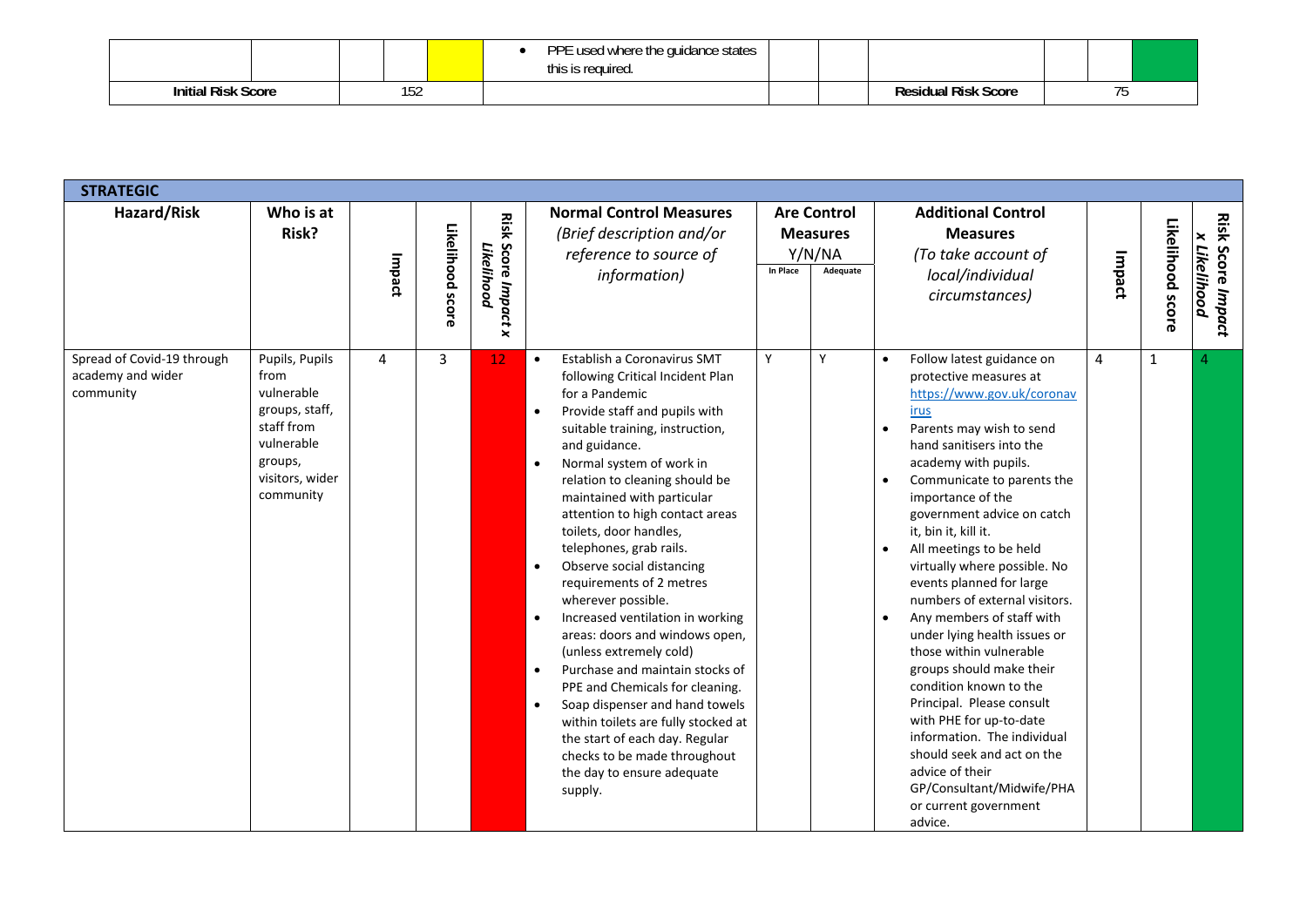| emergency contact numbers are<br>kept up to date.<br>Review access and egress for<br>$\bullet$<br>emergency evacuation<br>Public Health Advice on Covid-<br>$\bullet$<br>allowing for social distancing<br>19 handwashing – Catch it, Bin<br>measures.<br>it, Kill it posters around academy<br>Review associated risk<br>$\bullet$<br>buildings.<br>assessments impacted by<br>Covid-19 such as First Aid,<br>Pupils with existing medical<br>$\bullet$<br>and Cleaning<br>conditions should already be<br>known to the academy:<br>Identify vulnerable children e.g.<br>$\bullet$<br>with underlying health<br>conditions that may be affected<br>by the current threat<br>Discuss with parents the initial<br>$\bullet$<br>steps and agree key actions re.<br>isolation/seclusion. |  |  |  | $\bullet$<br>$\bullet$<br>$\bullet$<br>$\bullet$<br>$\bullet$<br>$\bullet$ | Handwashing techniques taught<br>to all pupils. It may be<br>necessary to supervise some<br>pupils to ensure correct hand<br>washing procedures.<br>Suitable and sufficient signage<br>on prevention and rules in all<br>internal or external areas, such<br>as classrooms, corridors, toilets,<br>Reception areas, access gates<br>etc.<br>Inform parents of hygiene<br>expectations and for the need to<br>communicate this message in<br>the home environment.<br>All children to wash their hands<br>before coming to the academy,<br>before going home, during the<br>academy day and when they get<br>home.<br>Children to wash hands before<br>and after eating.<br>Teachers and<br>Teaching/classroom assistants<br>monitor the visible health of<br>pupils, ensure parent |  |  | $\bullet$<br>$\bullet$<br>$\bullet$<br>$\bullet$<br>$\bullet$<br>$\bullet$ | Academy site not to be used<br>for lettings or external events<br>currently (with the exception<br>of the wrap-around care<br>provider – risk assessment<br>received).<br>Follow additional Trust<br>guidance document-<br>Guidance on <i>general</i><br>cleaning of premises to<br>minimise the spread of covid-<br>19 (corona virus)<br>Use appropriate PPE- Follow<br>Trust guidance document -<br>COVID-19 Guidance*: Use of<br><b>Personal Protective</b><br>Equipment.<br>Follow Trust PPE Flowchart<br>Agree any flexible working<br>arrangements needed to<br>support any changes to usual<br>patterns (for example,<br>cleaning during and after<br>normal operational hours.<br>Create and share a travel<br>plan for movement around<br>the academy. |  |  |  |
|---------------------------------------------------------------------------------------------------------------------------------------------------------------------------------------------------------------------------------------------------------------------------------------------------------------------------------------------------------------------------------------------------------------------------------------------------------------------------------------------------------------------------------------------------------------------------------------------------------------------------------------------------------------------------------------------------------------------------------------------------------------------------------------|--|--|--|----------------------------------------------------------------------------|------------------------------------------------------------------------------------------------------------------------------------------------------------------------------------------------------------------------------------------------------------------------------------------------------------------------------------------------------------------------------------------------------------------------------------------------------------------------------------------------------------------------------------------------------------------------------------------------------------------------------------------------------------------------------------------------------------------------------------------------------------------------------------|--|--|----------------------------------------------------------------------------|-----------------------------------------------------------------------------------------------------------------------------------------------------------------------------------------------------------------------------------------------------------------------------------------------------------------------------------------------------------------------------------------------------------------------------------------------------------------------------------------------------------------------------------------------------------------------------------------------------------------------------------------------------------------------------------------------------------------------------------------------------------------|--|--|--|
|---------------------------------------------------------------------------------------------------------------------------------------------------------------------------------------------------------------------------------------------------------------------------------------------------------------------------------------------------------------------------------------------------------------------------------------------------------------------------------------------------------------------------------------------------------------------------------------------------------------------------------------------------------------------------------------------------------------------------------------------------------------------------------------|--|--|--|----------------------------------------------------------------------------|------------------------------------------------------------------------------------------------------------------------------------------------------------------------------------------------------------------------------------------------------------------------------------------------------------------------------------------------------------------------------------------------------------------------------------------------------------------------------------------------------------------------------------------------------------------------------------------------------------------------------------------------------------------------------------------------------------------------------------------------------------------------------------|--|--|----------------------------------------------------------------------------|-----------------------------------------------------------------------------------------------------------------------------------------------------------------------------------------------------------------------------------------------------------------------------------------------------------------------------------------------------------------------------------------------------------------------------------------------------------------------------------------------------------------------------------------------------------------------------------------------------------------------------------------------------------------------------------------------------------------------------------------------------------------|--|--|--|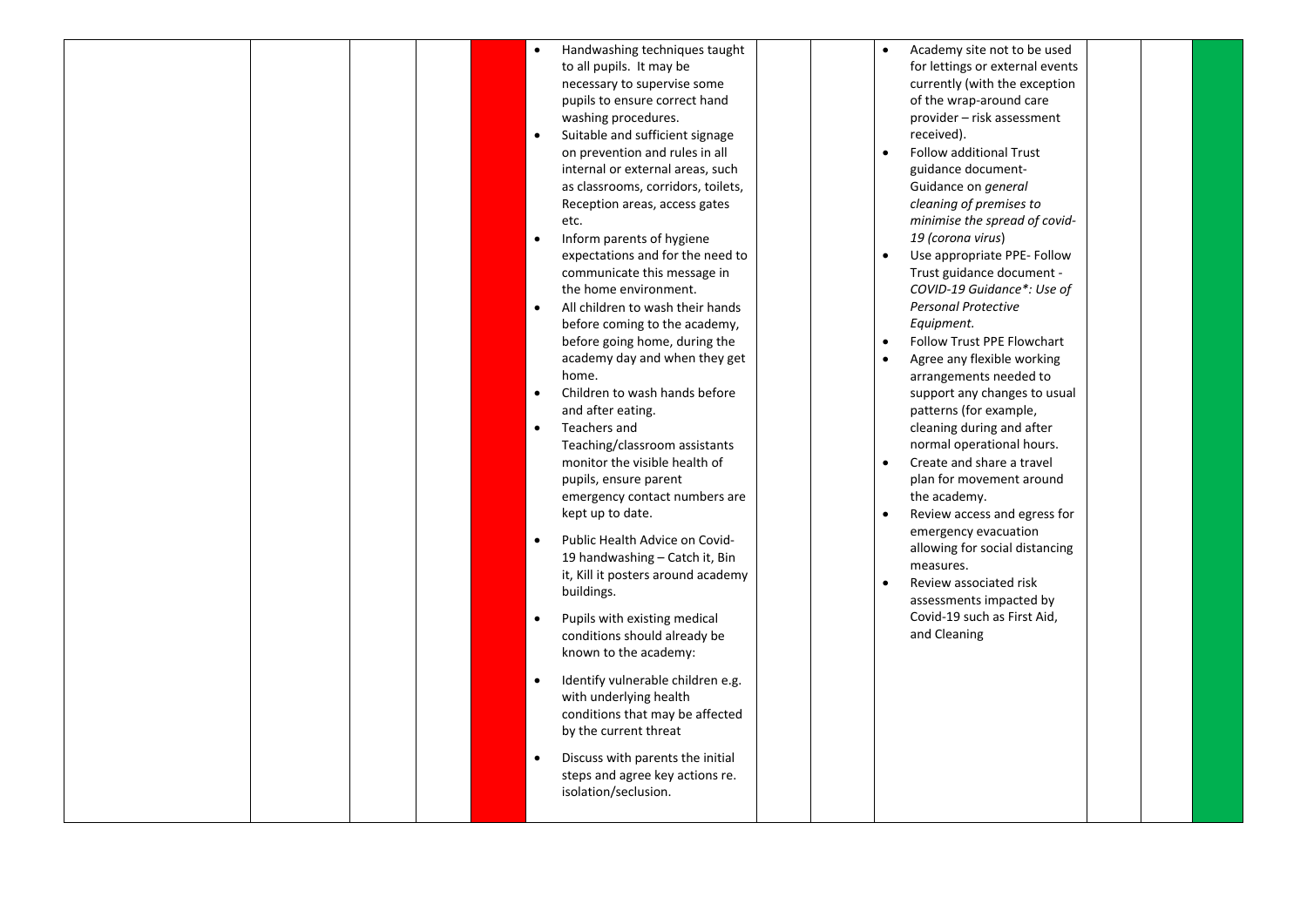| Suspected or confirmed case<br>in staff member or pupil or<br>from<br>staff with a family connected<br>to the academy. No<br>Staff from<br>symptoms of Covid-19<br>displayed within the academy<br>or later that day.<br>groups,<br>Visitors,<br>Wider | Pupils, Pupils<br>3<br>vulnerable<br>groups, Staff,<br>vulnerable<br>Community |                | 6                | Whole family to self-isolate for a<br>$\bullet$<br>period of 10 days in line with<br>Government guidance follow<br>link<br>https://www.gov.uk/coronaviru<br>s?gclid=EAIaIQobChMIh7Xz34Sx<br>6QIVYoBQBh12XQwSEAAYASAA<br>EgKIRPD BwE<br>Normal system of work in<br>$\bullet$<br>relation to cleaning should be<br>maintained with particular<br>attention to high contact areas<br>toilets, door handles,<br>telephones, grab rails.<br>Observe social distancing<br>$\bullet$<br>requirements of 2 metres<br>wherever possible.<br>Next of Kin/Emergency Contact<br>details for all staff | Y | Y | Any suspected cases will be<br>$\bullet$<br>encouraged to have a test<br>and to remain isolated away<br>from school until the result<br>has been received.<br>It is recommended that<br>$\bullet$<br>regular contact is made to<br>the Academy Principal.<br>In the event of a confirmed<br>$\bullet$<br>case, the appropriate bubble<br>will be closed immediately<br>and all members told to self-<br>isolate for 14 days, as<br>recommended in the<br>government guidance.<br><b>Follow additional Trust</b><br>$\bullet$<br>guidance document-<br>Guidance on general<br>cleaning of premises to<br>minimise the spread of covid-<br>19 (corona virus)<br>Use appropriate PPE- Follow<br>$\bullet$<br>Trust guidance document -<br>COVID-19 Guidance*: Use of<br><b>Personal Protective</b><br>Equipment.<br><b>Follow Trust PPE Flowchart</b> | 3              | 1            | 3              |
|--------------------------------------------------------------------------------------------------------------------------------------------------------------------------------------------------------------------------------------------------------|--------------------------------------------------------------------------------|----------------|------------------|--------------------------------------------------------------------------------------------------------------------------------------------------------------------------------------------------------------------------------------------------------------------------------------------------------------------------------------------------------------------------------------------------------------------------------------------------------------------------------------------------------------------------------------------------------------------------------------------|---|---|----------------------------------------------------------------------------------------------------------------------------------------------------------------------------------------------------------------------------------------------------------------------------------------------------------------------------------------------------------------------------------------------------------------------------------------------------------------------------------------------------------------------------------------------------------------------------------------------------------------------------------------------------------------------------------------------------------------------------------------------------------------------------------------------------------------------------------------------------|----------------|--------------|----------------|
| Shortage of Staff, Teacher,<br>Pupils<br>Classroom Assistants.<br>Absence of Academy<br>Leadership                                                                                                                                                     | $\mathsf{3}$                                                                   | $\overline{2}$ | $6\overline{6}$  | Text/email alert service to<br>$\bullet$<br>parents to notify them of any<br>exceptional closures due to<br>insufficient staff cover.<br>Notify the Trust in the event of<br>$\bullet$<br>an exceptional closures.<br>Acting Assistant Principals to<br>$\bullet$<br>deputise for Principal if absent.                                                                                                                                                                                                                                                                                     | Y | Y | Supply teachers on<br>$\bullet$<br>Blackthorns team who we<br>know are not working<br>elsewhere will be used (e.g.<br>JM/ER/CH) initially, before<br>contact is made with any<br>supply agencies.<br>Part-time staff to be offered<br>$\bullet$<br>additional hours if required<br>and they are willing in order<br>to cover sickness.<br>Classroom Assistant cover<br>$\bullet$<br>ask those not on site<br>currently (SG)                                                                                                                                                                                                                                                                                                                                                                                                                        | 3              | $\mathbf{1}$ | 3              |
| Staff<br>Staff returning to academy<br>following long term absence                                                                                                                                                                                     | $\overline{2}$                                                                 | 3              | $6 \overline{6}$ | Individual risk assessment<br>$\bullet$                                                                                                                                                                                                                                                                                                                                                                                                                                                                                                                                                    | Y | Y | Explore any additional<br>$\bullet$<br>measures, including                                                                                                                                                                                                                                                                                                                                                                                                                                                                                                                                                                                                                                                                                                                                                                                         | $\overline{2}$ | $\mathbf 1$  | $\overline{2}$ |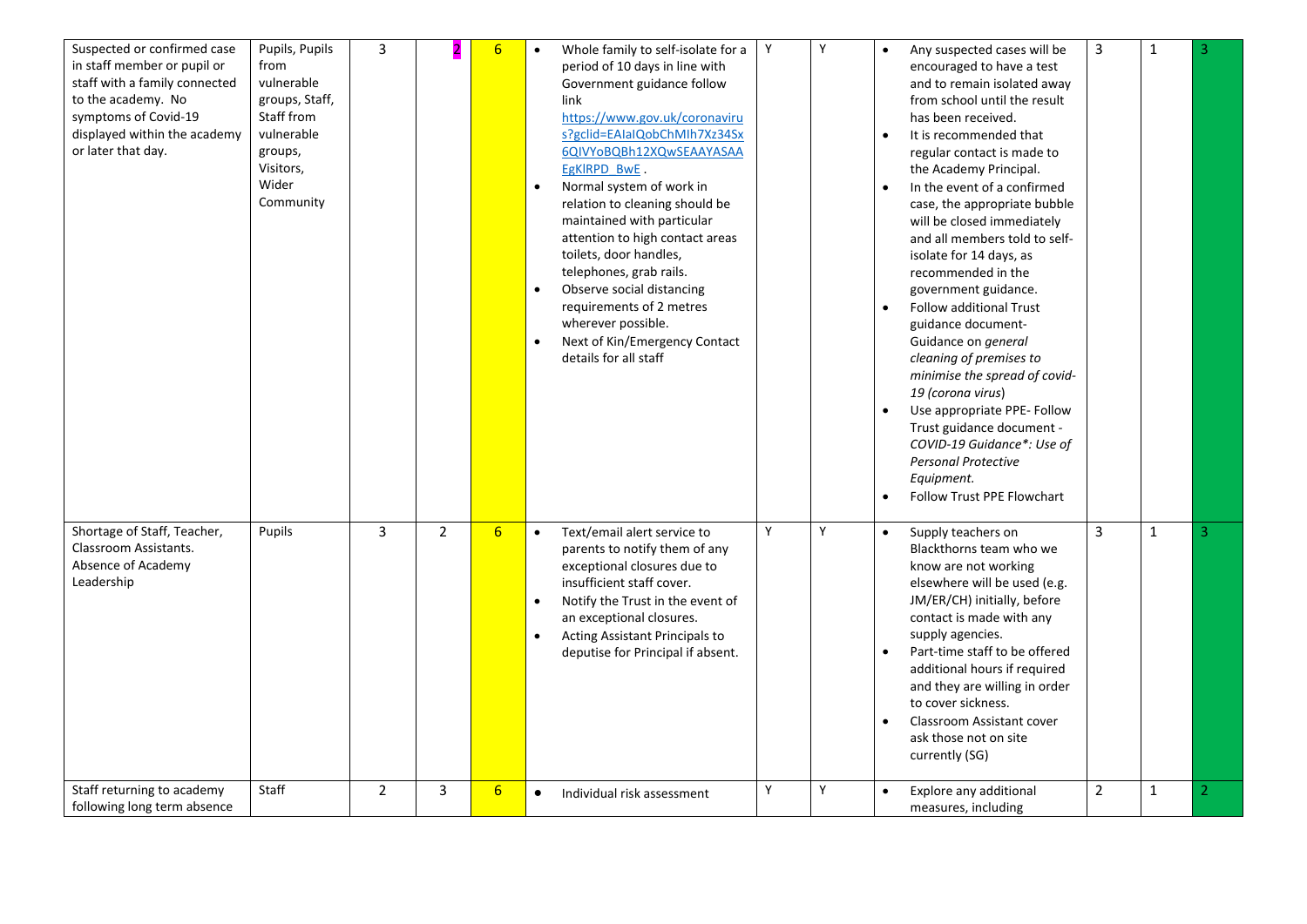| due to COVID-19 (e.g.<br>shielding / household<br>member shielding, clinically<br>vulnerable, BAME, unpaid<br>leave)                           |               |                |              |                 | Provide induction / training and<br>$\bullet$<br>guidance<br>Regular KIT meetings / one to<br>ones                                                                                                                                                                                                                                                                                                                                                                                                      |   |   | alternative duties and<br>continued home-working                                                                                                                                                                                                                                                                                                                                                                                                                     |                |                |   |
|------------------------------------------------------------------------------------------------------------------------------------------------|---------------|----------------|--------------|-----------------|---------------------------------------------------------------------------------------------------------------------------------------------------------------------------------------------------------------------------------------------------------------------------------------------------------------------------------------------------------------------------------------------------------------------------------------------------------------------------------------------------------|---|---|----------------------------------------------------------------------------------------------------------------------------------------------------------------------------------------------------------------------------------------------------------------------------------------------------------------------------------------------------------------------------------------------------------------------------------------------------------------------|----------------|----------------|---|
| Short- and longer-term<br>effects on Staff Wellbeing                                                                                           | staff         | 3              | $\mathsf{3}$ | $\overline{9}$  | Put in place measures to check<br>$\bullet$<br>on staff wellbeing (including for<br>leaders) – for both those who<br>will be working on site and<br>those who are working from<br>home<br>Regular KIT meetings / one to<br>$\bullet$<br>ones<br>Regular contact with any staff<br>$\bullet$<br>working from home, including<br>via Teams / phone<br>Access to Trust Welfare<br>$\bullet$<br>support package (e.g. Employee<br>Assistance Programme, Mental<br>Health First Aid Support, Trust<br>comms) | Y | Y | Line Manager team briefings<br>$\bullet$<br>Academy led team briefings<br>$\bullet$<br>Break times / dedicated staff<br>$\bullet$<br>space provides<br>for socialization, subject to<br>social distancing rules<br>Recognition of staff<br>$\bullet$<br>commitment and flexibility<br>Provide contact details for<br>$\bullet$<br>Trust HR Wellbeing specialist<br>Individual risk assessment<br>$\bullet$<br>where issues / concerns are<br>expressed or identified | $\overline{2}$ | $\overline{2}$ | 4 |
| Shortage of support service<br>staff such as:<br>Facilities Manager,<br>Supervisor/Cleaning, Admin<br>Staff, First Aiders, Learning<br>Support | Staff, pupils | $\overline{2}$ | 3            | $6\overline{6}$ | Teaching Assistants to provide<br>$\bullet$<br>temporary cover for essential<br>Admin roles.<br>Set up rotas for staff to lessen<br>$\bullet$<br>the impact on individuals.<br>Liaise with deputy roles and<br>$\bullet$<br>confirm understanding of<br>responsibilities<br>Identify key post holders such as<br>$\bullet$<br>first aiders or learning support<br>and create a rota system with<br>deputies to maintain minimum<br>staff numbers.                                                       | Y | Y | $\bullet$<br>Encourage parents to only<br>contact the academy in the<br>event of an emergency.<br>Reassign support staff to core<br>health & safety functions<br>within the academy<br>Academy leadership to<br>$\bullet$<br>undertake different roles<br>when required                                                                                                                                                                                              | $\overline{2}$ | $\overline{2}$ |   |
| School meals kitchen total or<br>partial closure affecting<br>school meals provision                                                           | Pupils        | $\mathbf{1}$   | $2^{\circ}$  | $\overline{2}$  | The ability for school meals to<br>$\bullet$<br>deliver meals from a hub<br>kitchen.<br>Alter menu in line with supply<br>$\bullet$<br>chain capacity and availability.<br>Trust to liaise with school meals<br>$\bullet$<br>provider<br>Adjust meals service to reflect<br>$\bullet$<br>social distancing measures of                                                                                                                                                                                  | Y | Y | Text/email alert to parents to<br>$\bullet$<br>provide pack lunch. .<br>In the case of pupils in<br>$\bullet$<br>receipt of free school meals,<br>academy to utilise the<br>Government Eden Red<br>system to maintain FSM<br>payments.                                                                                                                                                                                                                               | $\mathbf{1}$   | $\mathbf{1}$   |   |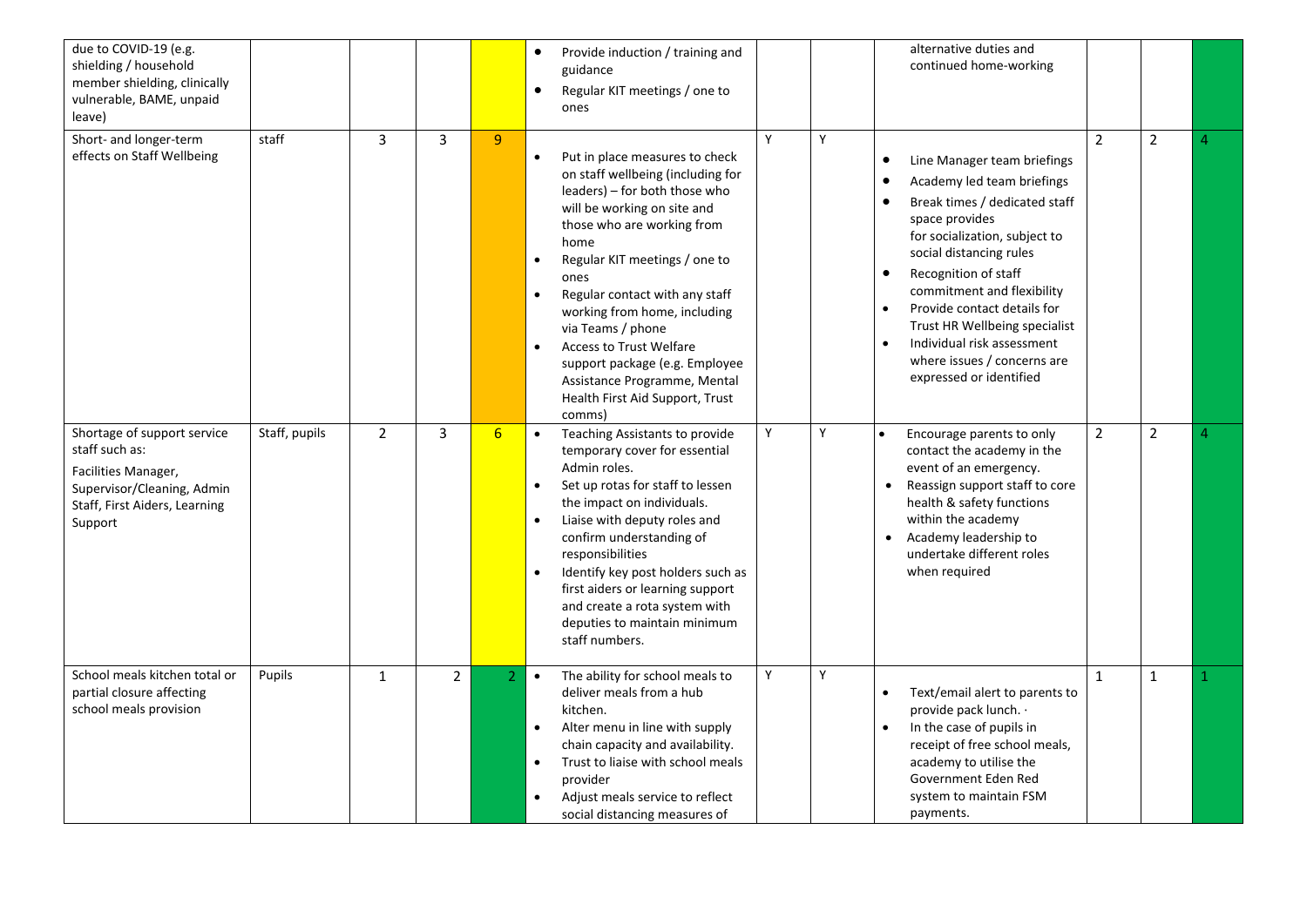|                                |               |              |                |   | 2m. Catering team to share their<br>risk assessment with academy.<br>Catering Manager to work with<br>$\bullet$<br>the academy to ensure<br>precautions are in place for all<br>staff on site<br>Washing hand<br>$\circ$<br>Use of sanitizer<br>$\circ$<br>Wearing gloves and<br>$\circ$<br>hair nets and uniform<br>Thorough cleaning of<br>$\circ$<br>kitchen at the end of<br>every service<br>Ensure the kitchen space and<br>$\bullet$<br>lavatory for staff are being<br>cleaned as appropriate.<br>Inform Principal of any staff off<br>$\bullet$<br>sick with associated symptoms.<br>If no kitchen staff available<br>$\bullet$<br>contact the Estates Director in<br>the first instance.<br>Meals to be supplied by hub<br>$\bullet$<br>kitchen or to close and parents<br>informed to bring in packed<br>lunch for their students |   |   | Office Manager to contact<br>Chartwells immediately to<br>ensure absences are<br>covered.<br>If appropriate, academy staff<br>$\bullet$<br>to support the service of<br>meals, but cannot prepare<br>the food without the<br>appropriate training.                                                                                                                                                                                                                                                                                                               |   |              |   |
|--------------------------------|---------------|--------------|----------------|---|----------------------------------------------------------------------------------------------------------------------------------------------------------------------------------------------------------------------------------------------------------------------------------------------------------------------------------------------------------------------------------------------------------------------------------------------------------------------------------------------------------------------------------------------------------------------------------------------------------------------------------------------------------------------------------------------------------------------------------------------------------------------------------------------------------------------------------------------|---|---|------------------------------------------------------------------------------------------------------------------------------------------------------------------------------------------------------------------------------------------------------------------------------------------------------------------------------------------------------------------------------------------------------------------------------------------------------------------------------------------------------------------------------------------------------------------|---|--------------|---|
| <b>Contractors or Visitors</b> | Pupils, Staff | $\mathbf{3}$ | $\overline{3}$ | 9 | $\bullet$<br>All contractors to provide a<br>revised set of Risk Assessments<br>and Method Statements specific<br>to Covid-19 before work<br>commences on site.<br>Contractors and Visitors to not<br>$\bullet$<br>be allowed access beyond<br>reception areas without suitable<br>handwashing and any relevant<br>PPE.                                                                                                                                                                                                                                                                                                                                                                                                                                                                                                                      | Y | Υ | Visitors such as therapists<br>$\bullet$<br>and music teachers will be<br>permitted to work on the<br>site, but will be provided<br>with information regarding<br>hygiene and distancing<br>expectations when they<br>arrive.<br>Parental and grand-parent<br>volunteers will not be<br>permitted to enter the site<br>currently.<br>Designate a Contractor and<br>Visitor toilet for handwashing<br>Provide barriers for<br>$\bullet$<br>Reception areas to minimise<br>transmission.<br>Provide clear advice and<br>$\bullet$<br>rules when access is required | 3 | $\mathbf{1}$ | 3 |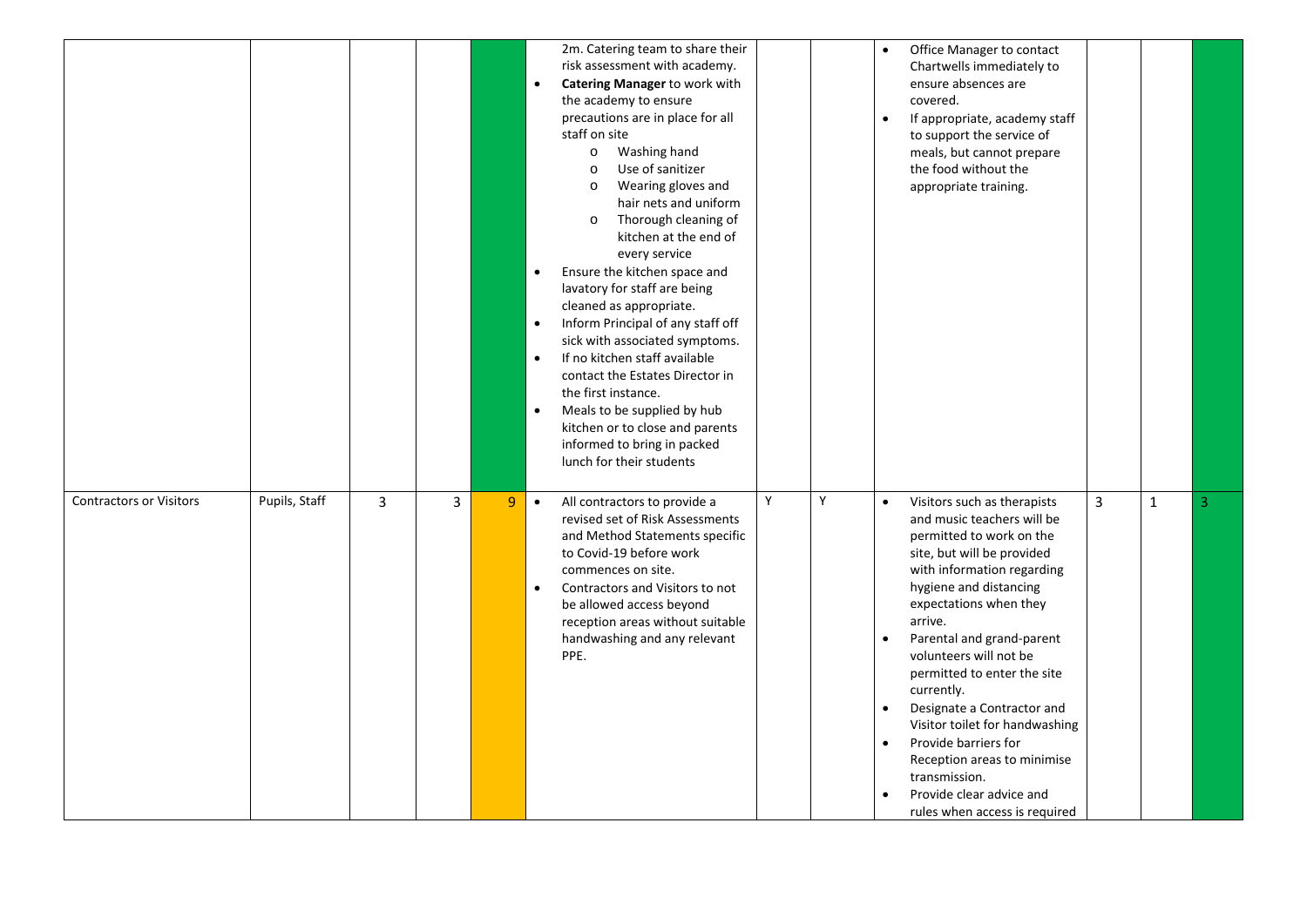| Academy trips                        | Pupils, Staff | $\overline{2}$ | $\overline{3}$       | 6 | National guidelines state that in after<br>school activities - students must<br>wash hands and after any travel on<br>public transport - this is adhered to<br>by all staff leading sports events.<br>Usual risk assessments apply<br>$\bullet$<br>Staff follow updated national<br>$\bullet$<br>guidelines on travelling to busy<br>places<br>Academy can provide hand<br>$\bullet$<br>sanitizer for students and adults<br>to use after travelling on public<br>transport | Y | Y | that includes a signed<br>declaration of instructions<br>and or a handout to support<br>the message.<br>All trips are cancelled until<br>$\bullet$<br>further notice<br>Year 5 and Year 6 residential<br>$\bullet$<br>trips have been rescheduled<br>for Summer 2021.<br>All activities involving the<br>$\bullet$<br>children leaving the academy<br>site are cancelled (e.g.<br>swimming lessons)                                                                                                                                                                                                                                                                                                                                         | $\overline{2}$ | $\mathbf{1}$       | 2 |
|--------------------------------------|---------------|----------------|----------------------|---|-----------------------------------------------------------------------------------------------------------------------------------------------------------------------------------------------------------------------------------------------------------------------------------------------------------------------------------------------------------------------------------------------------------------------------------------------------------------------------|---|---|---------------------------------------------------------------------------------------------------------------------------------------------------------------------------------------------------------------------------------------------------------------------------------------------------------------------------------------------------------------------------------------------------------------------------------------------------------------------------------------------------------------------------------------------------------------------------------------------------------------------------------------------------------------------------------------------------------------------------------------------|----------------|--------------------|---|
| High use contact point<br>activities | Pupils, Staff | $\overline{3}$ | $\overline{3}$<br>71 | 9 | Consider reducing contact<br>$\bullet$<br>situations such as: Assemblies.<br>Sports activities and swimming.<br>Disinfecting of toys and other<br>$\bullet$<br>play equipment which pupils are<br>in regular contact with.                                                                                                                                                                                                                                                  | Y | Y | All assemblies to be held via<br>$\bullet$<br>Teams or within class<br>bubbles.<br>No swimming lessons.<br>$\bullet$<br>Outdoor PE activities will be<br>$\bullet$<br>prioritised where possible,<br>and when indoors extra<br>attention to cleaning the<br>space and equipment will be<br>given.<br>Remove all soft furnishings<br>$\bullet$<br>and any unnecessary<br>resources.<br>Resources used by children<br>$\bullet$<br>to be cleaned each day or<br>quarantined.<br>Every child to be provided<br>$\bullet$<br>with their own pack of<br>stationery.<br>Use the academy's outside<br>$\bullet$<br>space for learning as much as<br>possible<br>Increased hand washing for<br>$\bullet$<br>all members of the academy<br>community | $\overline{3}$ | $\mathbf{1}$<br>29 | 3 |
| <b>INITIAL RISK SCORE</b>            |               |                |                      |   |                                                                                                                                                                                                                                                                                                                                                                                                                                                                             |   |   | <b>RESIDUAL RISK SCORE</b>                                                                                                                                                                                                                                                                                                                                                                                                                                                                                                                                                                                                                                                                                                                  |                |                    |   |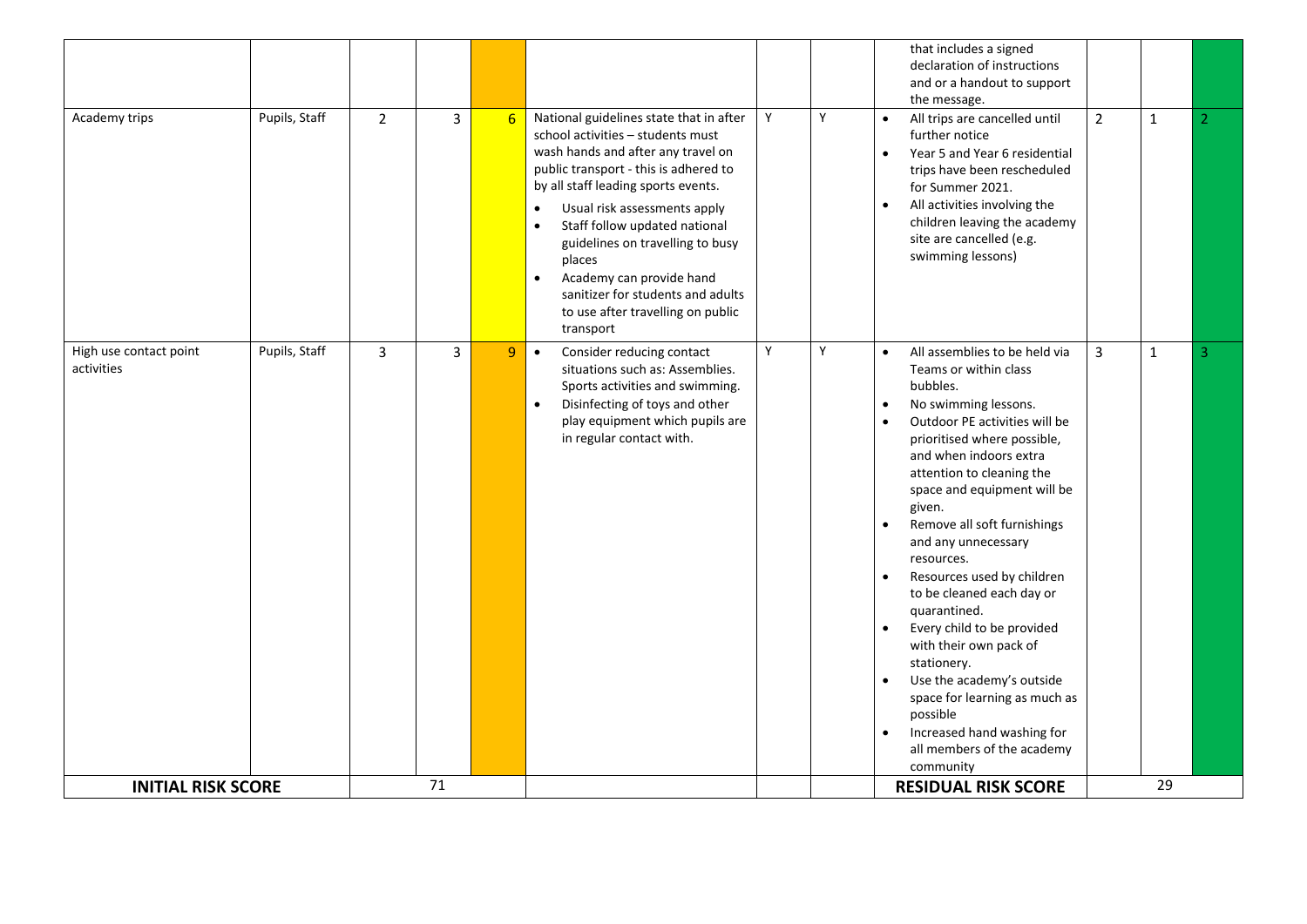**Scoring Matrix – Assess the Impact and Likelihood of Occurrence using the scoring Matrix** 

|                    |                | <b>IMPACT</b>  |                 |                 |
|--------------------|----------------|----------------|-----------------|-----------------|
| Very High (4)      | $\overline{4}$ | $\bf{8}$       | 12 <sub>1</sub> | 16 <sub>1</sub> |
| K<br>E<br>High (3) | 3              | $6\phantom{.}$ | $\overline{9}$  | 12 <sub>1</sub> |
| Medium (2)<br>Н    | $\overline{2}$ | $\overline{4}$ | $6\phantom{1}$  | $\pmb{8}$       |
| o o<br>Low $(1)$   | 1              | $\overline{2}$ | $\mathbf 3$     | $\overline{4}$  |
|                    | Low $(1)$      | Medium (2)     | High $(3)$      | Very High (4)   |

| <b>Risk Score</b> | Rating           |
|-------------------|------------------|
| $0 - 3$           | Low              |
| $4 - 6$           | Medium           |
| $6 - 9$           | High             |
| $10 - 16$         | <b>Very High</b> |
|                   |                  |

| <b>Risk Rating</b>                                                                              | <b>Action Required</b>                                                                                                                                                      |
|-------------------------------------------------------------------------------------------------|-----------------------------------------------------------------------------------------------------------------------------------------------------------------------------|
| 4 - VERY HIGH (VH) Strong likelihood and or fatality / serious injury occurring                 | The activity must not take place at all.<br>You must identify further controls to reduce the risk rating.                                                                   |
| 3 - HIGH (H) Possibility and or fatality/serious injury occurring                               | You must identify further controls to reduce the risk rating.<br>Seek further advice, e.g. Your Line Manager or the Central Estates Team                                    |
| 2 - MEDIUM (M) Possibility and or significant injury or over 3 days absence<br><b>occurring</b> | If it is not possible to lower risk further, you will need to consider the risk against the<br>benefit. Monitor risk assessments at this rating more regularly and closely. |
| 1 - LOW (L) Possibility and or minor injury only                                                | No further action required.                                                                                                                                                 |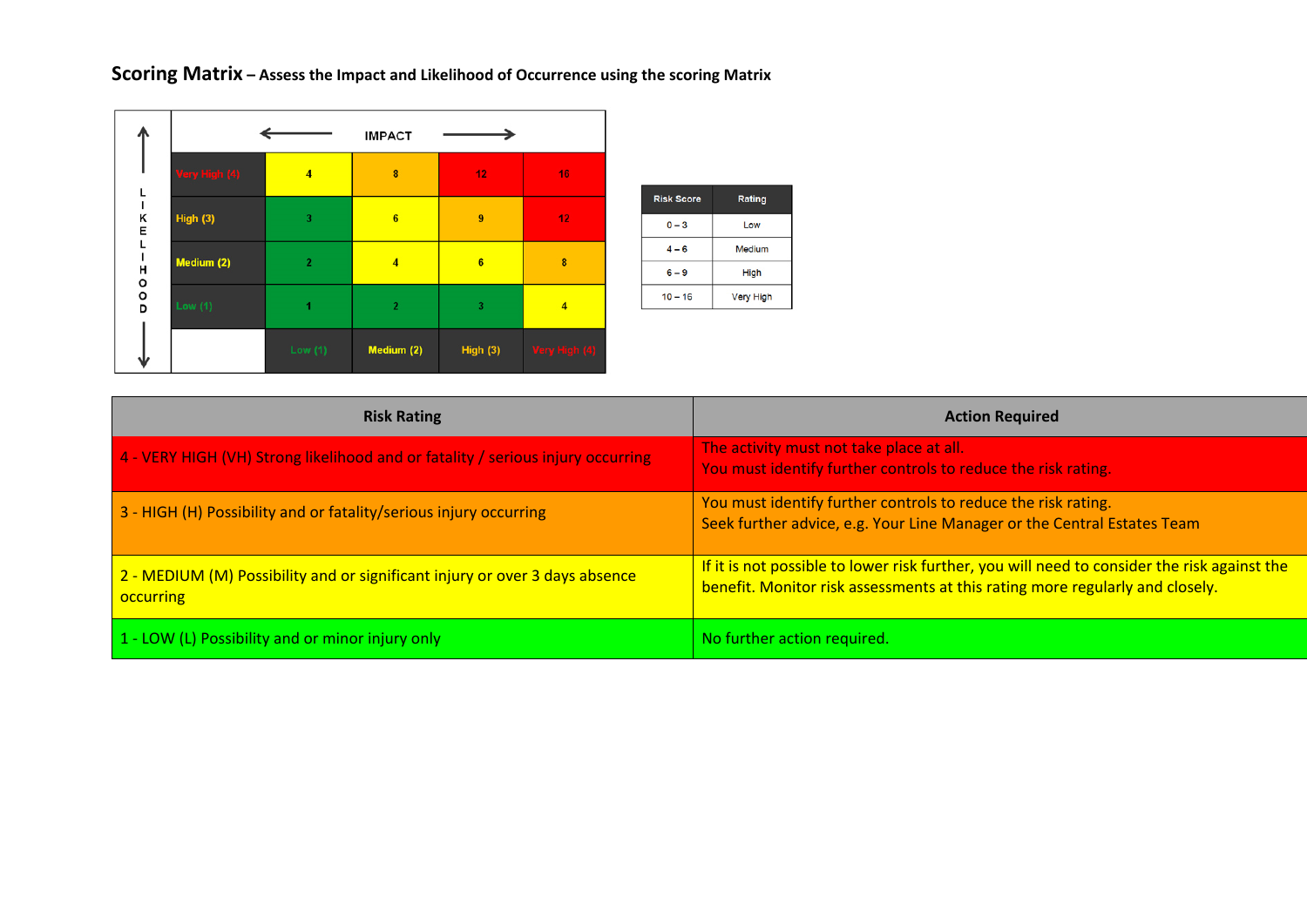# **Academy Principal Evaluation of Residual Risk in relation to a full time full re‐opening on**

| <b>Training Requirements</b>  | Renewal          | <b>Required For</b> | <b>Additional Notes</b> | <b>Name</b> |
|-------------------------------|------------------|---------------------|-------------------------|-------------|
|                               | <b>Frequency</b> |                     |                         |             |
|                               | (Years)          |                     |                         |             |
| Consultation and              | Prior to         | All staff           |                         |             |
| familiarisation with the risk | re-              |                     |                         |             |
| assessment and the measures   | opening          |                     |                         |             |
| in place.                     |                  |                     |                         |             |

| <b>Reviews:</b> |                     |                 |  |  |  |  |  |  |
|-----------------|---------------------|-----------------|--|--|--|--|--|--|
| Date of Review: | <b>Reviewed by:</b> | <b>Comments</b> |  |  |  |  |  |  |
| Date of Review: | <b>Reviewed by:</b> | <b>Comments</b> |  |  |  |  |  |  |

# **Risk Assessment Procedure**

### **Introduction**

The Management of Health and Safety at Work Regulations requires all risks arising out of work activities to be identified, assessed and controlled as required. Furthermore, legislation requires that risk assessments are recorded and reviewed periodically. However, risk assessments should not be arduous – they should be simple documents that capture risks and what should be put in place to reduce or eliminate risks.

Risk assessments help us focus on the risks that really matter in the workplace – the ones with the potential to cause real harm. In many instances, straightforward measures can readily control risks, for example ensuring spillages are cleaned up promptly so people do not slip, or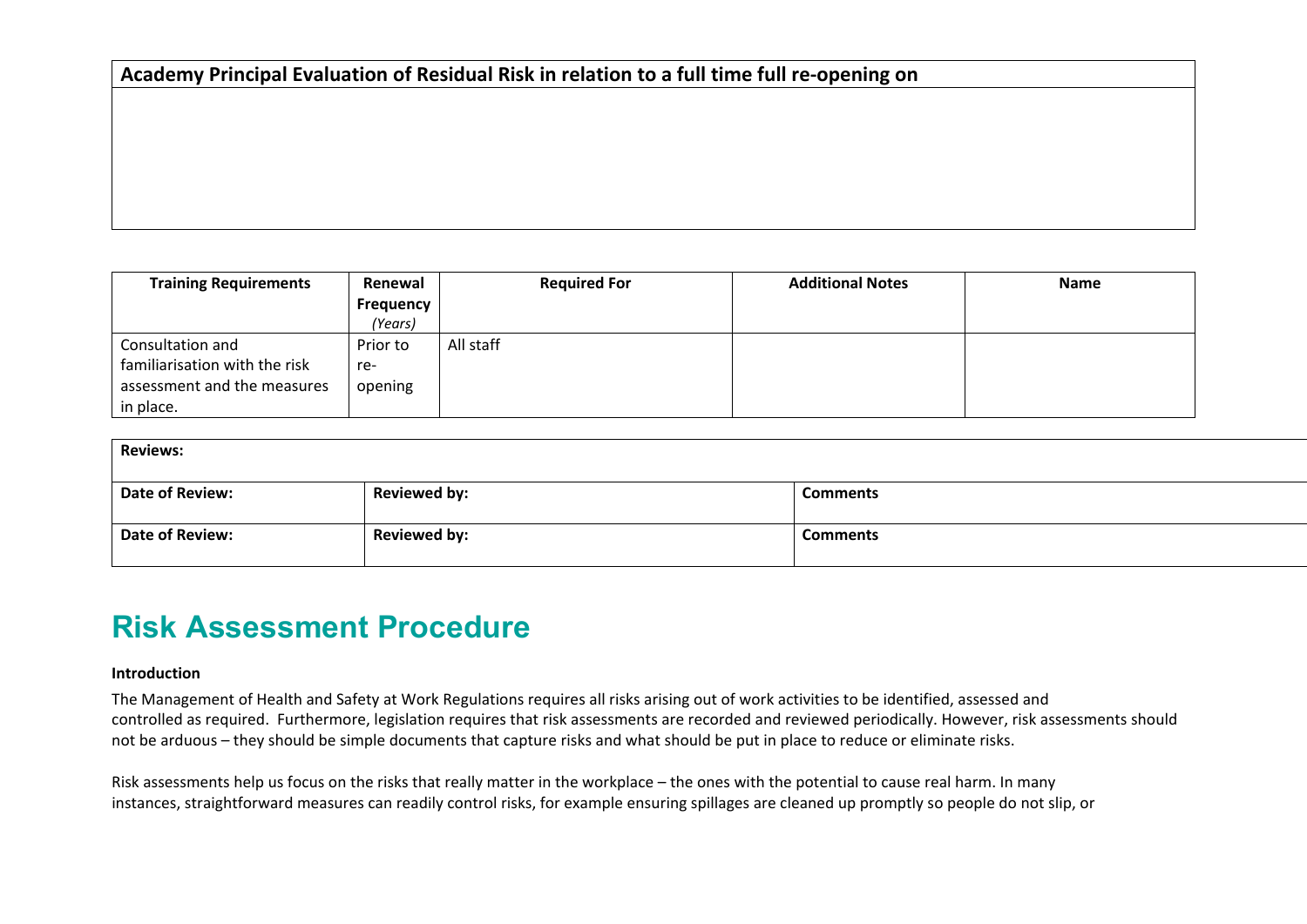cupboard drawers are kept closed to ensure people do not trip.

It should be noted that risk assessments not only apply to employees but also to others who may be affected by the Academies operations, such as visitors, pupils, and contractors.

The regulations require employers to give special consideration to new and young employees, new and expectant mothers and people with disabilities as these groups may be more vulnerable than the majority of the workforce.

The law does not expect all risks to be eliminated, but all Academies are required to do everything 'reasonably practicable' to protect people from harm.

### **How to Assess Health & Safety Risks in your Workplace**

A risk assessment is a careful examination of what, in your workplace, could cause harm to people. You can then decide whether you have taken enough precautions or need to do more to prevent harm occurring. It is this first step to making the workplace safe and healthy and the aim is to make sure that no-one gets hurt or becomes ill.

### *Follow the five steps:*

**Step 1: Identify the hazards** 

**Step 2:** Decide who might be harmed and how

**Step 3:** Evaluate the risks and decide whether the existing precautions are adequate or whether more should be done

**Step 4: Record findings** 

**Step 5:** Review assessment and revise if necessary

### **Definitions**

Risk assessment terminology tends to be standard and will be familiar to many but to ensure clarity an explanation of each term follows:

- **Hazard ‐** A hazard or danger has the *potential* to cause harm.
- **Risk ‐** The risk or consequence of the harm, loss or damage that might be caused by the potential hazard.
- **Likelihood ‐** The likelihood is the probability of harm occurring despite the existing control measures being properly implemented.
- $\bullet$ Severity - The severity rating is the assessor's judgment of the level of risk and the priority that needs to be given to dealing with it.
- $\bullet$  **Review** ‐ Risk assessments should be reviewed at least annually to ensure that the control measures are still adequate and effective. If the activity changes in some way then the assessment may need to be reviewed sooner.
- **Generic Assessments** ‐ These are assessments that have been completed for activities which are common to many areas e.g. working in a kitchen environment. CBC health and safety have a list of generic risk assessments for Academies to adapt and use.

Care must be taken when using generic assessments to ensure that they are totally relevant to local conditions. The risk assessment should be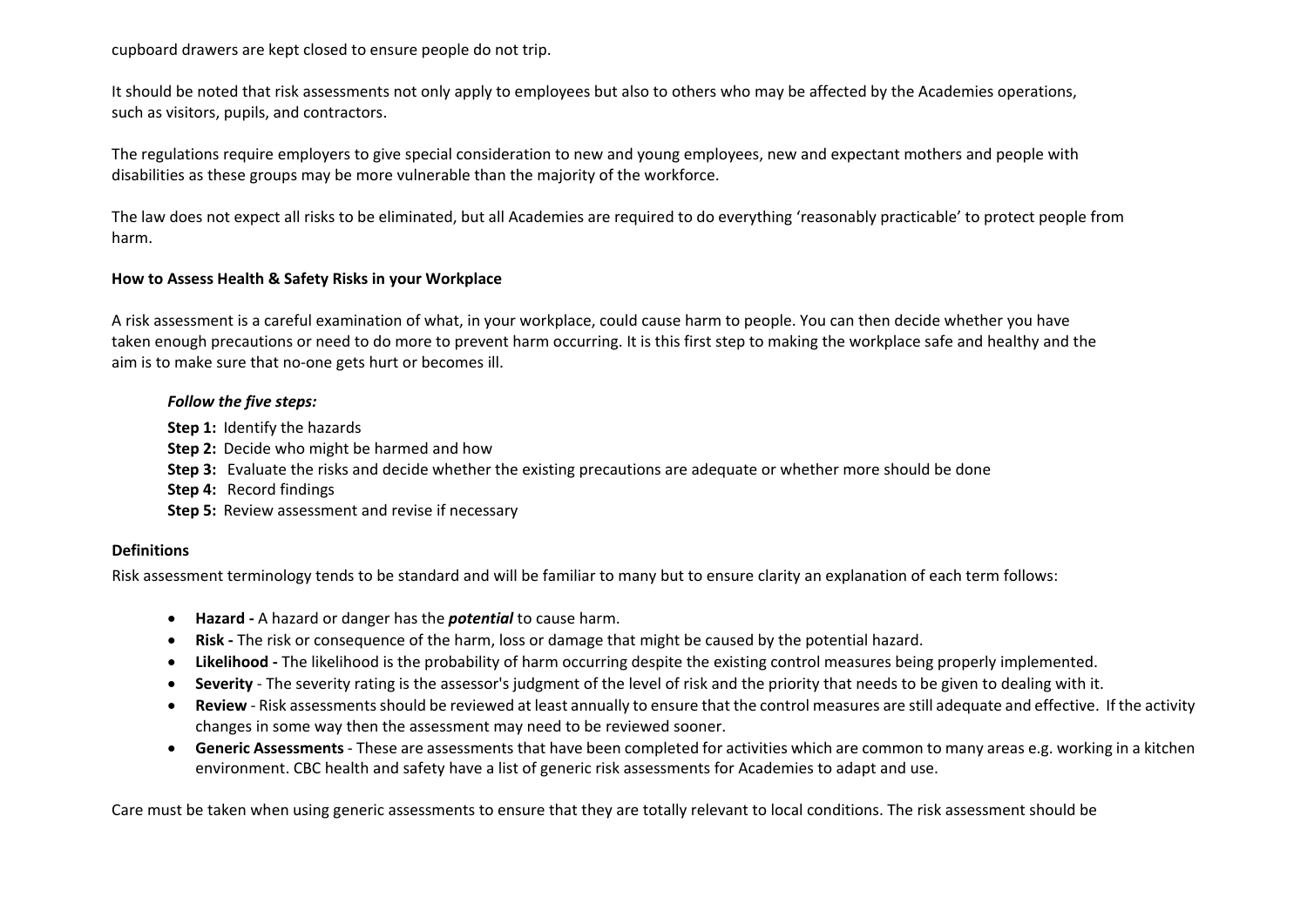practical and should involve employees. Local knowledge is vital to enable the appropriate control measures/safe working practices to be put in place.

# **Responsibilities**

### *Principals Responsibilities*

The Principal must ensure that:

- Risk assessments are carried out by someone who has undertaken some health and safety training and is aware of the activity being undertaken.
- All control measures identified by the risk assessments are implemented as necessary,
- Employees are consulted and made aware of the health and safety risks from the assessments and their findings and are given access to the assessments, and any preventative and protective measures.
- The assessments are kept up to date and are reviewed in accordance with these guidelines,
- $\bullet$ All employees are aware of the local system for reporting hazards,
- . There is consultation with trade unions as appropriate.
- . They consider employee's capabilities when giving tasks, providing training when employees are recruited, when being exposed to new or increased risks or when activities are repeated periodically.

# *Employees' Responsibilities*

Employees must:

- comply with the assessment findings and report any deficiencies or significant hazards that have not been identified,
- staff who are pregnant are advised to inform their manager at the earliest opportunity so that an individual risk assessment can be undertaken.
- Use equipment etc. in accordance with training and instructions provided.
- Inform the Principal about serious danger and health and safety shortcomings.

# **Training and Competence to Undertake Risk Assessments**

It is the Principals responsibility to ensure that all risk assessments are carried out by a competent person.

The competent person should have knowledge and understanding of the activities that s/he is assessing and be familiar with the principles of risk assessment. Academy environments are relatively low risk. In an Academy establishment it may be appropriate to delegate the task of risk assessment to particular teachers (i.e. science teachers for science risk assessments) as they will have the necessary insight into the various work activities for which they are responsible.

It is recommended that all employees undertake a basic health and safety training course where risk assessments are reviewed. Please consult training guidance and the Academies training matrix for more information.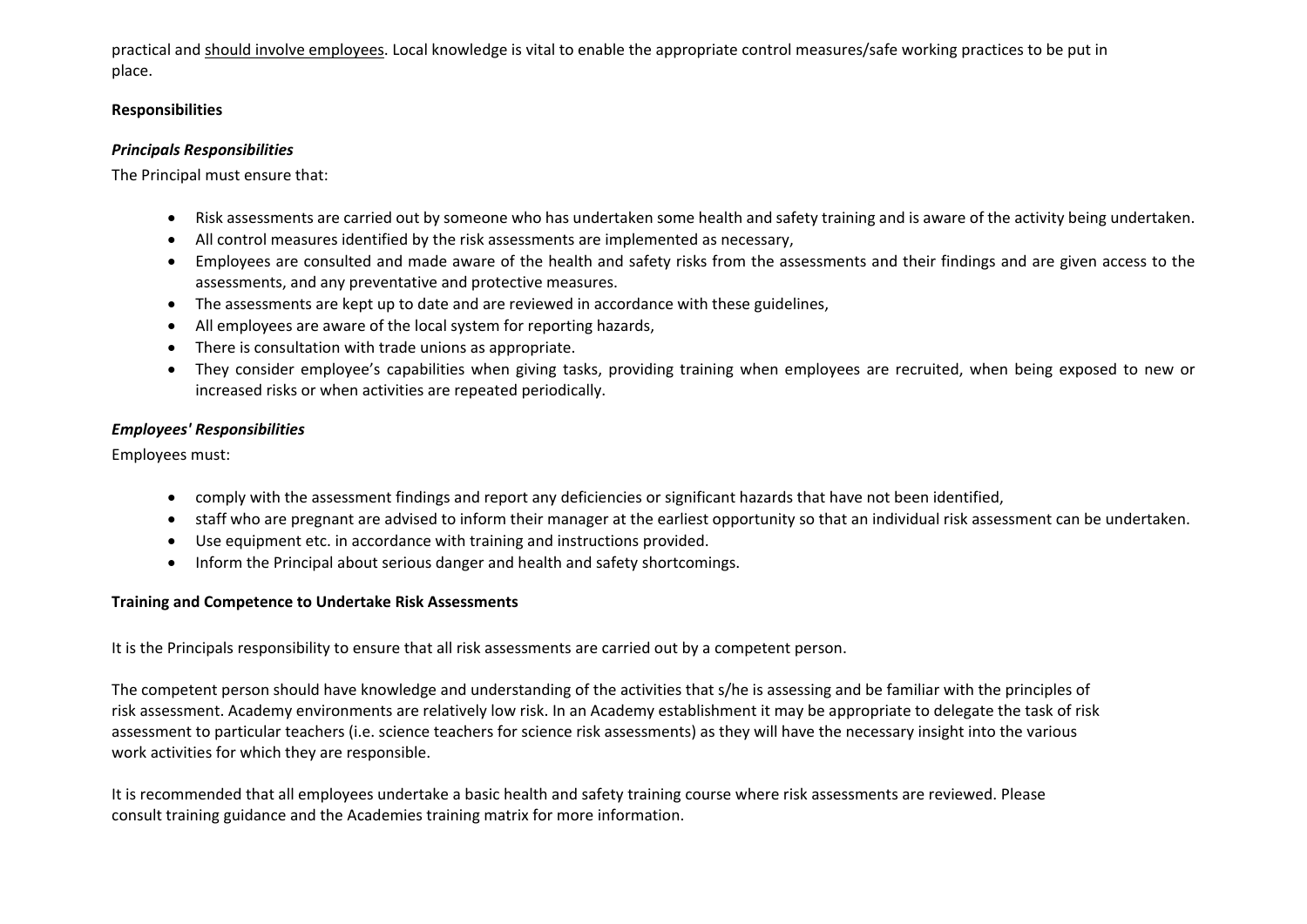Where specialist skills are required, as in the moving and handling of people, regular courses are also available for key individuals who will be taught the necessary skills. Academies must source their own health and safety training.

# **The Risk Assessment Process**

# *Step One: Identify the Hazards*

When reviewing an activity, look at the potential hazards.

For example, if painting classrooms, possible hazards include:

- Falls from height
- 0 Slips
- $\bullet$ Fumes, solvents
- 0 Lone working
- $\bullet$ Overreaching on stepladders

Whilst the person carrying out an activity is likely to be most at risk it is also necessary to consider whether others might also be affected. A common example of this is the cleaning of floors in an Academy. Hazards will include the use of chemicals and moving of heavy equipment by the cleaners, but the matter of wet floors and potential for slips and trips by staff or pupils will also need to be taken into account.

# *Step Two: Decide who might be harmed and how*

Remember that the aim is to identify additional control measures to reduce the risk so far as practicable.

The following is a hierarchy of control measures as specified in the HSE guidance on risk assessment:

- **A. Elimination.** Redesign the job or substitute a substance so that the hazard is removed or eliminated. For example, duty holders must avoid working at height where they can.
- **B. Substitution.** Replace the material or process with a less hazardous one. For example, use a small MEWP to access work at height instead of step ladders. Care

should be taken to ensure the alternative is safer than the original.

**C. Engineering controls.** Use work equipment or other measures to prevent falls where you cannot avoid working at height. Install or use additional machinery such as local exhaust ventilation to control risks from dust or fume. Separate the hazard from operators by methods such as enclosing or guarding dangerous items of machinery/equipment. Give priority to measures which protect collectively over individual measures.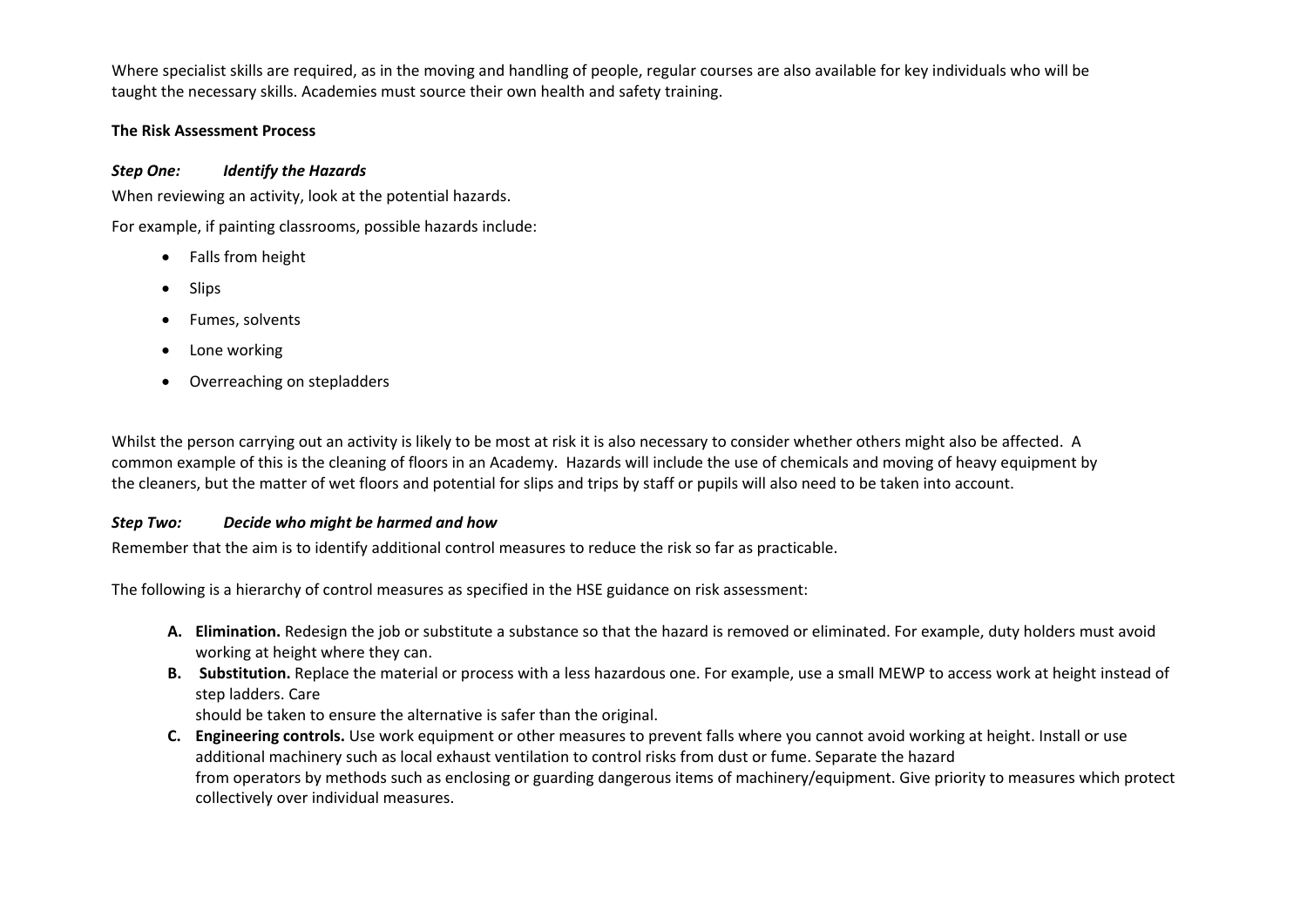- **D. Administrative controls.** These are all about identifying and implementing the procedures you need to work safely. For example: reducing the time workers are exposed to hazards (e.g. by job rotation); prohibiting use of mobile phones in hazardous areas; increasing safety signage and performing risk assessments.
- **E. Personal protective clothes and equipment.** Only after all the previous measures have been tried and found ineffective in controlling risks to a reasonably practicable level, must personal protective equipment (PPE) be used. For example, where you cannot eliminate the risk of a fall, use work equipment or other measures to minimise the distance and consequences of a fall (should one occur). If chosen, PPE should be selected and fitted by the person who uses it. Workers must be trained in the function and limitation of each item of PPE.

# *Steps 3 and 4: Evaluate the risks and decide whether the existing precautions are adequate or whether more should be done. Record the findings.*

- Enter details of the activity to be assessed and consider who might be at risk.
- Lists the hazards (dangers) that have been identified.
- Assess the potential risks (outcomes) arising from those hazards.
- At this stage think carefully about the things that are already being done or need to be done to control the risk and list these. It is perfectly acceptable to state that there is compliance with an existing policy or procedure provided there are systems in place for monitoring that compliance.
- List the people who will need to know about the assessment. These will be those most directly affected but other teachers or volunteers might need to know.
- Finally sign and date the assessment and also enter the review date and any monitoring arrangements that might be considered necessary.

# *Step 5: Review assessment and revise if necessary*

If risk assessments are to be effective, they must lead to real change and improvement. To achieve this, the following action should be taken:

- Inform all those who are affected by the most appropriate means e.g. a revised procedure, at a staff meeting. **It is highly recommended that all those to whom the risk assessment has been communicated sign a form to confirm they were made aware!**
- Where a need for training has been identified, arrange this as soon as possible and ensure that a record of the training is kept.
- Periodically check that the new procedures are being followed and check peoples understanding of them. If necessary, take disciplinary action where there is wilful non-compliance.
- Review the risk assessment at least annually and more frequently if there is some significant change.

# **Risk Assessment – As Useful Tool**

Apart from making working practices safer the risk assessment can also be used to reinforce requests for resources, changes to work practices and improvements to working environments.

Risk assessments can be used to justify the cessation of an activity if a significant risk is present and no control measures are reasonably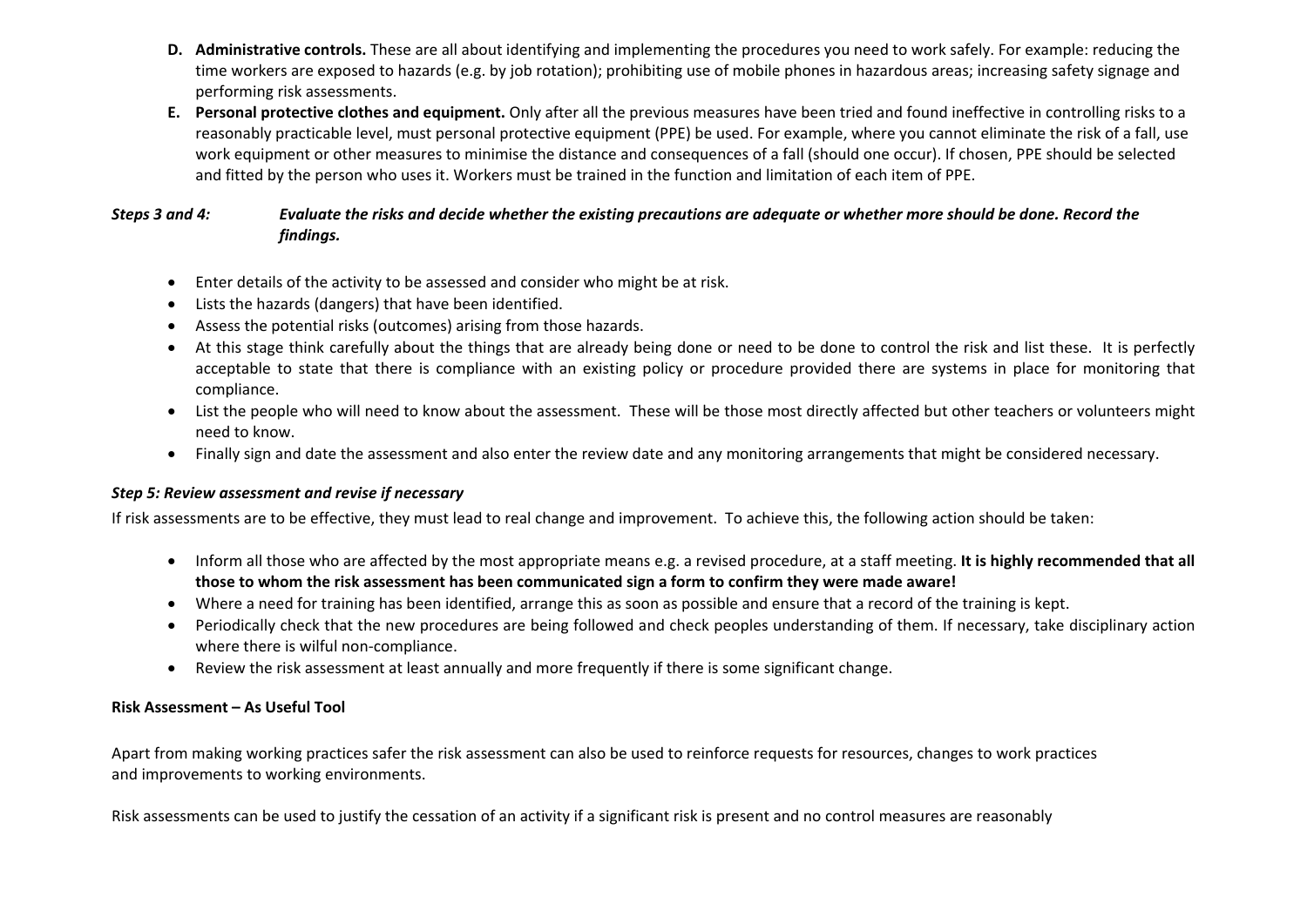# practicable.

Risk assessments can be used to influence perceptions and so allow an activity to take place that might have been considered unsafe because the risks were not fully understood.

**Scoring Matrix – Assess the Impact and Likelihood of Occurrence using the scoring Matrix** 



| <b>Risk Rating</b>                                                              | <b>Action Required</b>                                                                                        |
|---------------------------------------------------------------------------------|---------------------------------------------------------------------------------------------------------------|
| 4 - VERY HIGH (VH) Strong likelihood and or fatality / serious injury occurring | The activity must not take place at all.<br>You must identify further controls to reduce the risk rating.     |
| 3 - HIGH (H) Possibility and or fatality/serious injury occurring               | You must identify further controls to reduce the risk rating.<br>Seek further advice, e.g. from your H&S Team |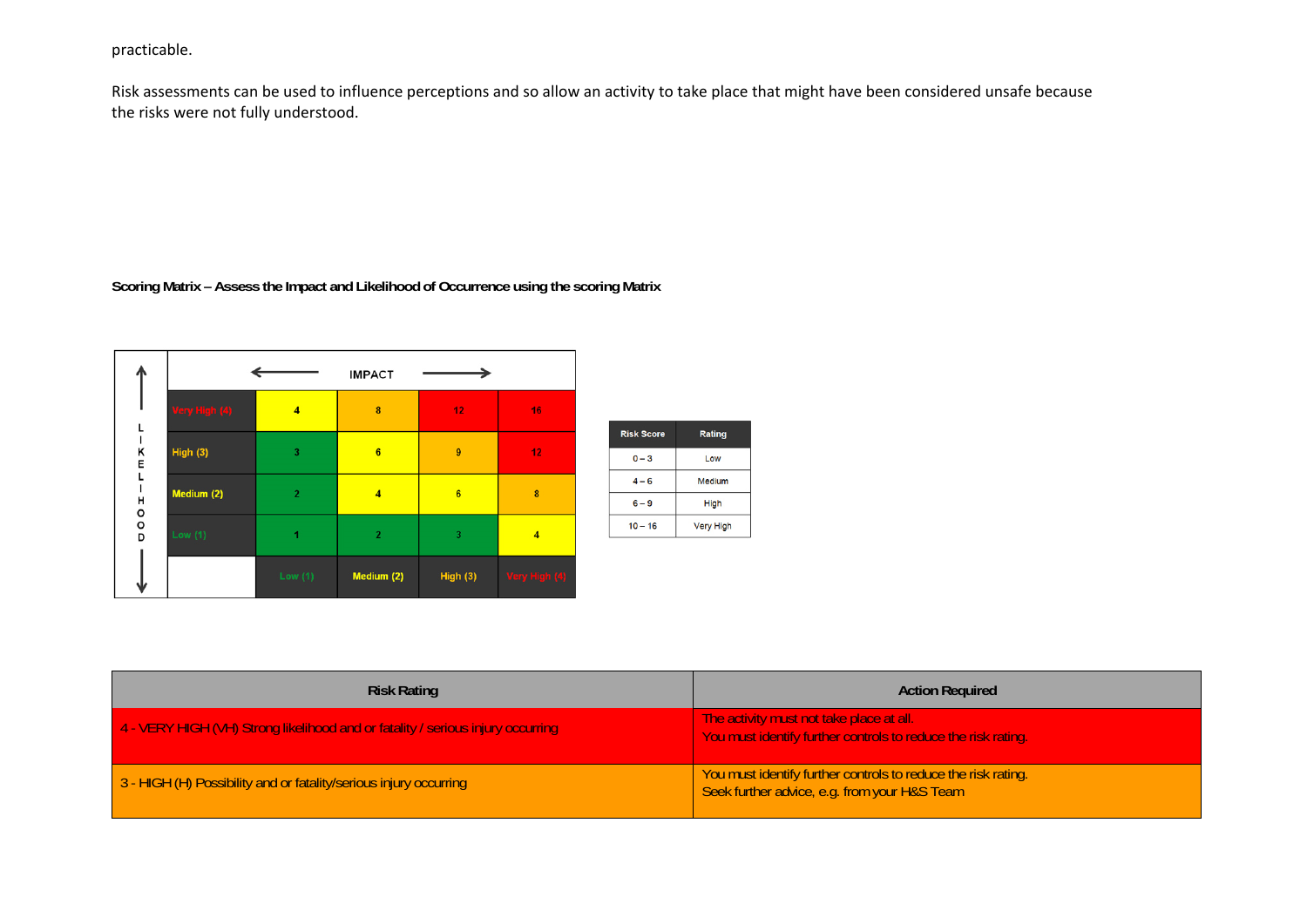| 2 - MEDIUM (M) Possibility and or significant injury or over 3 days absence occurring | <u>If it is not possible to lower risk further, you will need to consider the risk against the I</u><br><b>benefit.</b> Monitor risk assessments at this rating more regularly and closely. |
|---------------------------------------------------------------------------------------|---------------------------------------------------------------------------------------------------------------------------------------------------------------------------------------------|
| 1 - LOW (L) Possibility and or minor injury only                                      | I No further action required.                                                                                                                                                               |

**Academy Principal - Evaluation of Residual Risk in relation to a return to opening for specific year groups**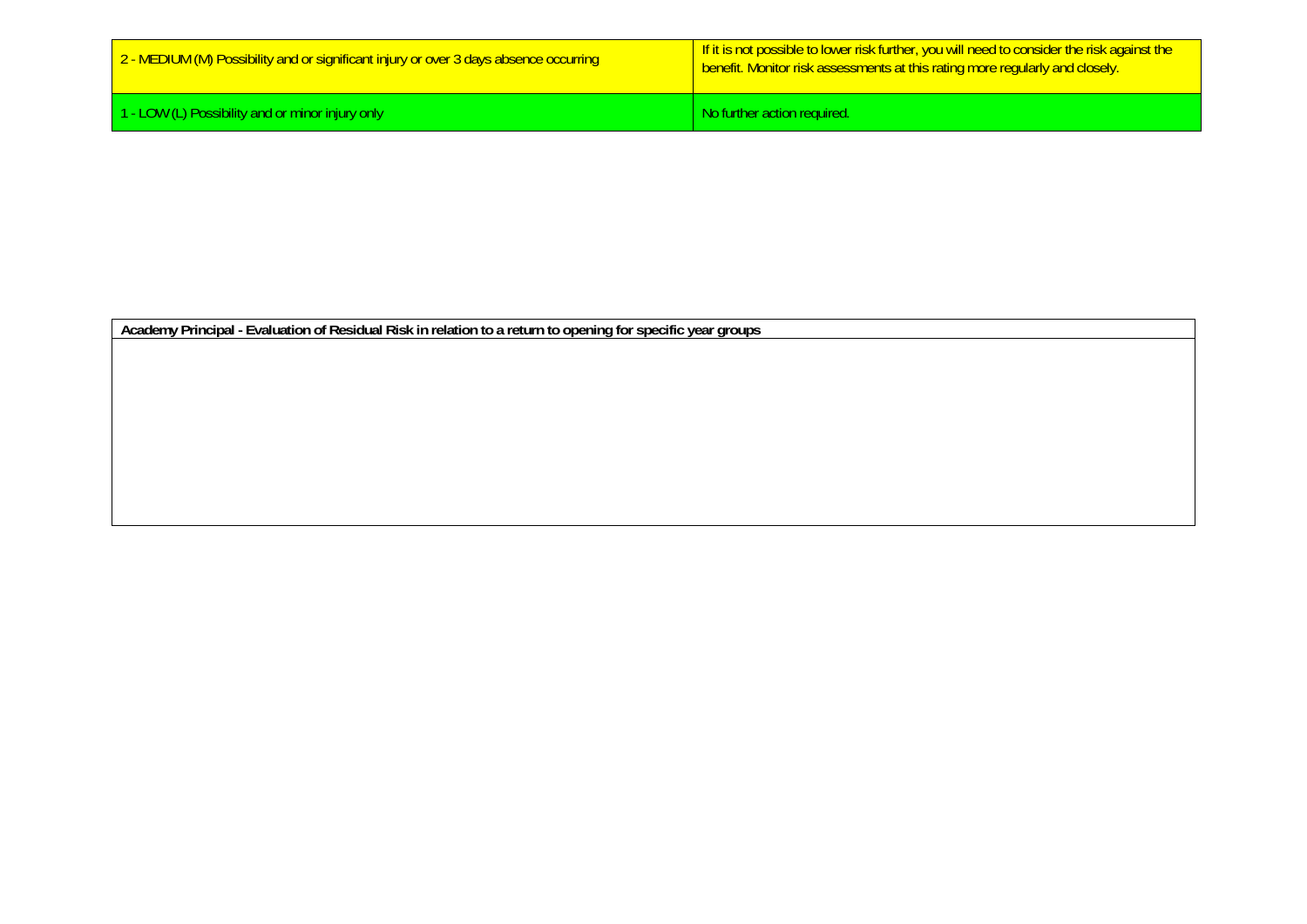| Training Requirements                 | Renewal      | <b>Required For</b> | <b>Additional Notes</b> | Name                          |
|---------------------------------------|--------------|---------------------|-------------------------|-------------------------------|
|                                       | Frequency    |                     |                         |                               |
|                                       | (Years)      |                     |                         | <b>University of Brighton</b> |
| Consultation and familiarisation with | Prior to re- | All staff           |                         |                               |
| the risk assessment and the measures  | opening      |                     |                         | <b>Academies Trust</b>        |
| in place.                             |              |                     |                         |                               |

| Reviews:        |              |          |  |  |
|-----------------|--------------|----------|--|--|
| Date of Review: | Reviewed by: | Comments |  |  |
| Date of Review: | Reviewed by: | Comments |  |  |

#### **Risk Assessment Procedure**

#### **Introduction**

The Management of Health and Safety at Work Regulations requires all risks arising out of work activities to be identified, assessed and controlled as required. Furthermore, legislation requires that risk assessments are recorded and reviewed periodically. However, risk assessments should not be arduous – they should be simple documents that capture risks and what should be put in place to reduce or eliminate risks.

Risk assessments help us focus on the risks that really matter in the workplace – the ones with the potential to cause real harm. In many instances, straightforward measures can readily control risks, for example ensuring spillages are cleaned up promptly so people do not slip, or cupboard drawers are kept closed to ensure people do not trip.

It should be noted that risk assessments not only apply to employees but also to others who may be affected by the Academies operations, such as visitors, pupils, and contractors.

The regulations require employers to give special consideration to new and young employees, new and expectant mothers and people with disabilities as these groups may be more vulnerable than the majority of the workforce.

The law does not expect all risks to be eliminated, but all Academies are required to do everything 'reasonably practicable' to protect people from harm.

#### **How to Assess Health & Safety Risks in your Workplace**

A risk assessment is a careful examination of what, in your workplace, could cause harm to people. You can then decide whether you have taken enough precautions or need to do more to prevent harm occurring. It is this first step to making the workplace safe and healthy and the aim is to make sure that no-one gets hurt or becomes ill.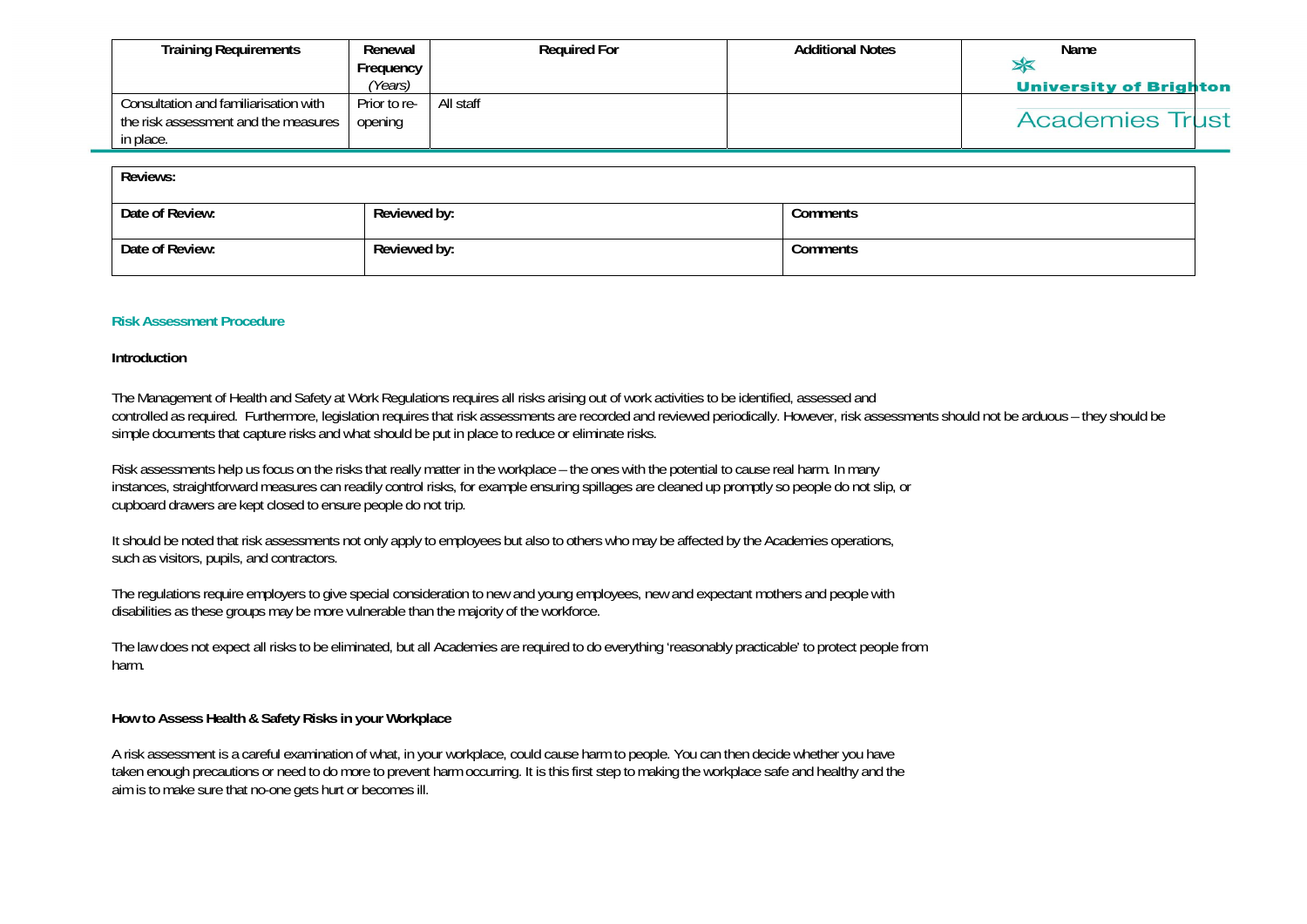### *Follow the five steps:*

- **Step 1:** Identify the hazards
- **Step 2:** Decide who might be harmed and how
- **Step 3:** Evaluate the risks and decide whether the existing precautions are adequate or whether more should be done
- **Step 4:** Record findings
- **Step 5:** Review assessment and revise if necessary

### **Definitions**

Risk assessment terminology tends to be standard and will be familiar to many but to ensure clarity an explanation of each term follows:

- **Hazard** A hazard or danger has the *potential* to cause harm.
- **Risk** The risk or consequence of the harm, loss or damage that might be caused by the potential hazard.
- $\bullet$ Likelihood - The likelihood is the probability of harm occurring despite the existing control measures being properly implemented.
- $\bullet$ **Severity** - The severity rating is the assessor's judgment of the level of risk and the priority that needs to be given to dealing with it.
- $\bullet$  **Review** - Risk assessments should be reviewed at least annually to ensure that the control measures are still adequate and effective. If the activity changes in some way then the assessment may need to be reviewed sooner.
- c **Generic Assessments** - These are assessments that have been completed for activities which are common to many areas e.g. working in a kitchen environment. CBC health and safety have a list of generic risk assessments for Academies to adapt and use.

Care must be taken when using generic assessments to ensure that they are totally relevant to local conditions. The risk assessment should be practical and should involve employees. Local knowledge is vital to enable the appropriate control measures/safe working practices to be put in place.

### **Responsibilities**

### *Principals Responsibilities*

The Principal must ensure that:

- $\bullet$ Risk assessments are carried out by someone who has undertaken some health and safety training and is aware of the activity being undertaken.
- ٠ All control measures identified by the risk assessments are implemented as necessary,
- $\bullet$  Employees are consulted and made aware of the health and safety risks from the assessments and their findings and are given access to the assessments, and any preventative and protective measures.
- The assessments are kept up to date and are reviewed in accordance with these guidelines,
- $\bullet$ All employees are aware of the local system for reporting hazards,
- $\bullet$ There is consultation with trade unions as appropriate.
- $\bullet$  They consider employee's capabilities when giving tasks, providing training when employees are recruited, when being exposed to new or increased risks or when activities are repeated periodically.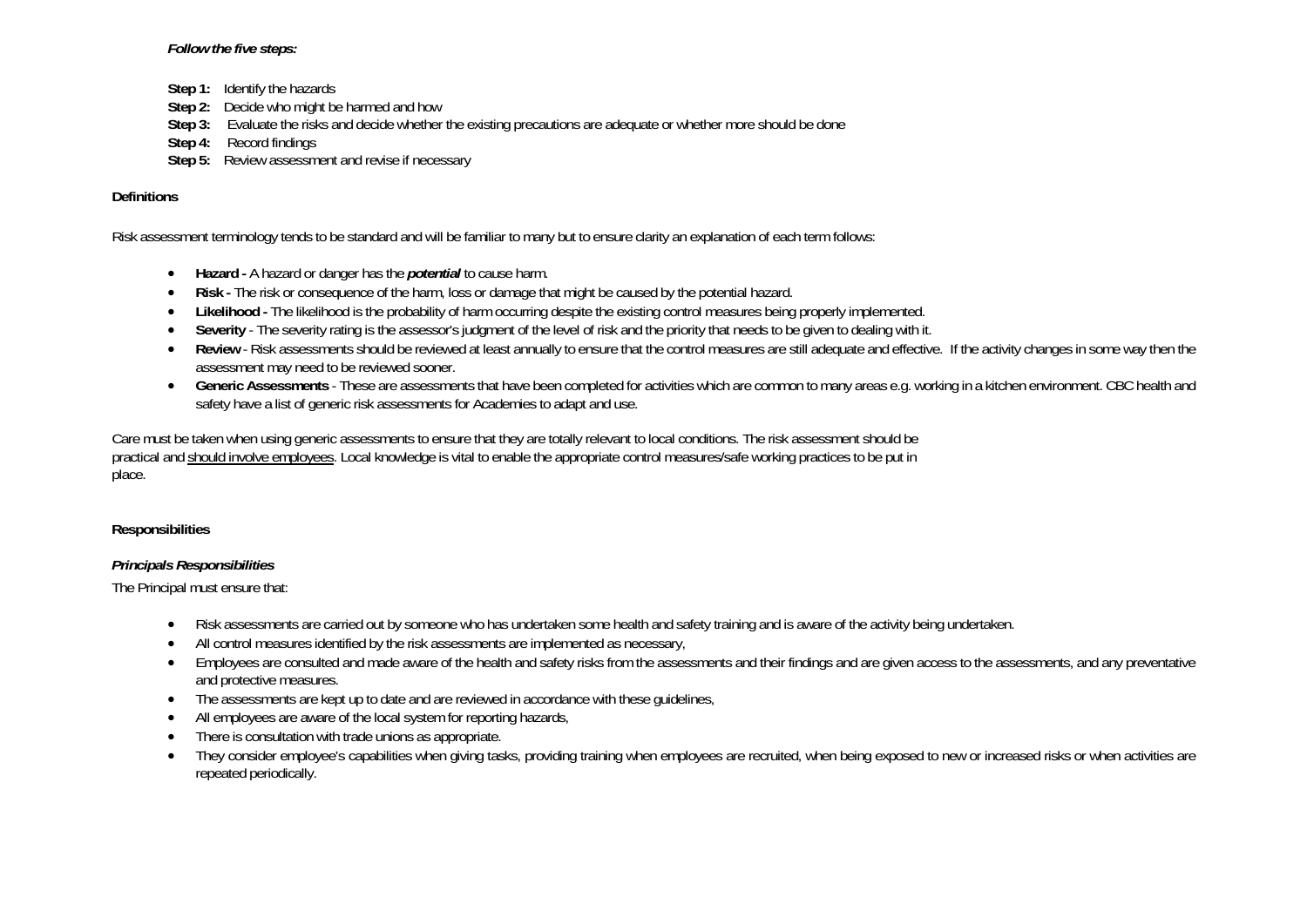### *Employees' Responsibilities*

Employees must:

- $\bullet$ comply with the assessment findings and report any deficiencies or significant hazards that have not been identified,
- $\bullet$ staff who are pregnant are advised to inform their manager at the earliest opportunity so that an individual risk assessment can be undertaken.
- $\bullet$ Use equipment etc. in accordance with training and instructions provided.
- $\bullet$ Inform the Principal about serious danger and health and safety shortcomings.

# **Training and Competence to Undertake Risk Assessments**

It is the Principals responsibility to ensure that all risk assessments are carried out by a competent person.

The competent person should have knowledge and understanding of the activities that s/he is assessing and be familiar with the principles of risk assessment. Academy environments are relatively low risk. In a Academy establishment it may be appropriate to delegate the task of risk assessment to particular teachers (i.e. science teachers for science risk assessments) as they will have the necessary insight into the various work activities for which they are responsible.

It is recommended that all employees undertake a basic health and safety training course where risk assessments are reviewed. Please consult training guidance and the Academies training matrix for more information.

Where specialist skills are required, as in the moving and handling of people, regular courses are also available for key individuals who will be taught the necessary skills. Academies must source their own health and safety training, it is no longer provided by CBC.

# **The Risk Assessment Process**

*Step One: Identify the Hazards*  When reviewing an activity, look at the potential hazards. For example, if painting classrooms, possible hazards include:

- $\bullet$ Falls from height
- ۰ Slips
- $\bullet$ Fumes, solvents
- $\bullet$ Lone working
- $\bullet$ Over reaching on stepladders

Whilst the person carrying out an activity is likely to be most at risk it is also necessary to consider whether others might also be affected. A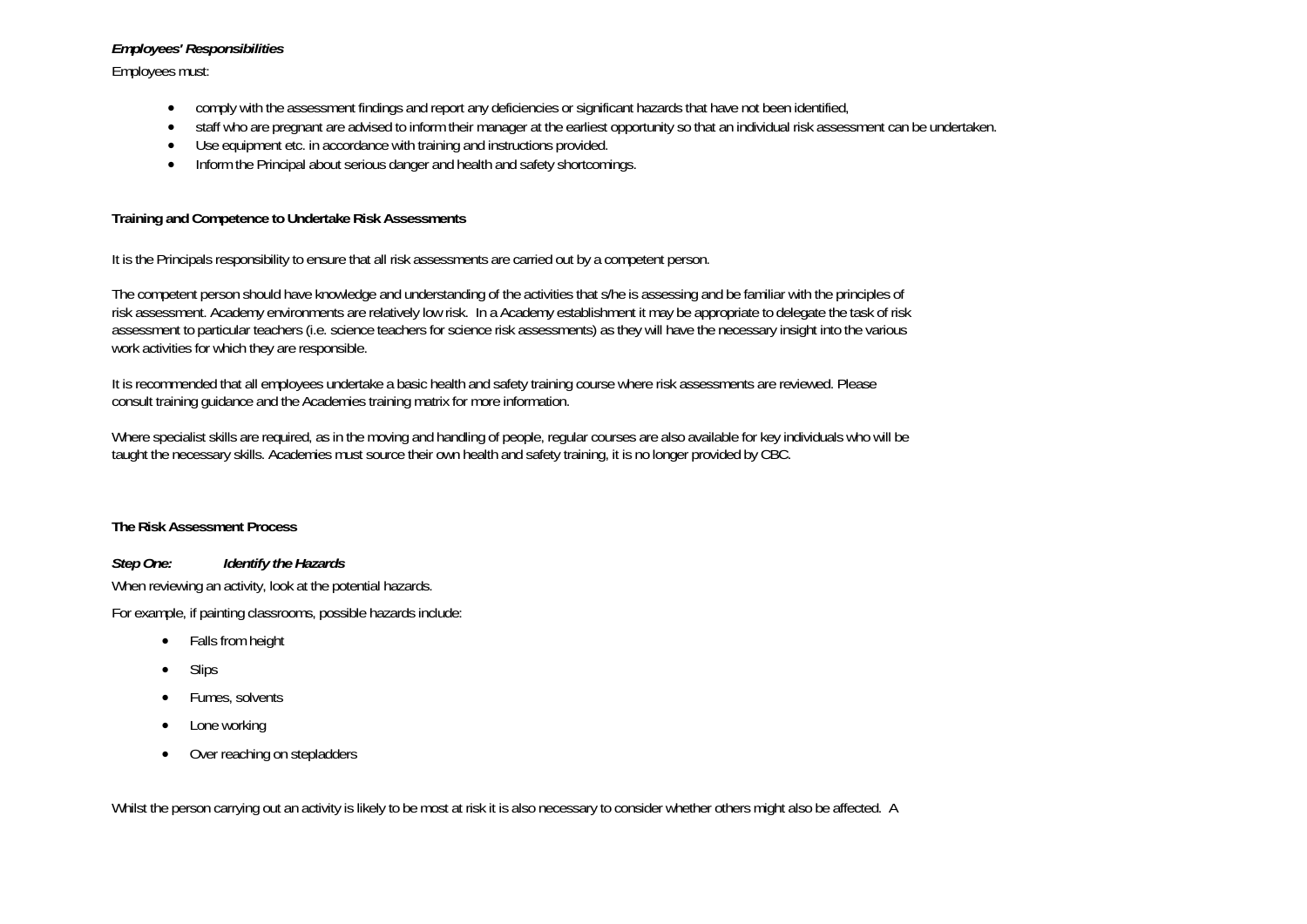common example of this is the cleaning of floors in an Academy. Hazards will include the use of chemicals and moving of heavy equipment by the cleaners, but the matter of wet floors and potential for slips and trips by staff or pupils will also need to be taken into account.

# *Step Two: Decide who might be harmed and how*

Remember that the aim is to identify additional control measures to reduce the risk so far as practicable.

The following is a hierarchy of control measures as specified in the HSE guidance on risk assessment:

- **F. Elimination.** Redesign the job or substitute a substance so that the hazard is removed or eliminated. For example, duty holders must avoid working at height where they can.
- **G. Substitution.** Replace the material or process with a less hazardous one. For example, use a small MEWP to access work at height instead of step ladders. Care should be taken to ensure the alternative is safer than the original.
- **H. Engineering controls.** Use work equipment or other measures to prevent falls where you cannot avoid working at height. Install or use additional machinery such as local exhaust ventilation to control risks from dust or fume. Separate the hazard from operators by methods such as enclosing or guarding dangerous items of machinery/equipment. Give priority to measures which protect collectively over individual measures.
- **I. Administrative controls.** These are all about identifying and implementing the procedures you need to work safely. For example: reducing the time workers are exposed to hazards (e.g. by job rotation); prohibiting use of mobile phones in hazardous areas; increasing safety signage and performing risk assessments.
- **J.** Personal protective clothes and equipment. Only after all the previous measures have been tried and found ineffective in controlling risks to a reasonably practicable level, must personal protective equipment (PPE) be used. For example, where you cannot eliminate the risk of a fall, use work equipment or other measures to minimise the distance and consequences of a fall (should one occur). If chosen, PPE should be selected and fitted by the person who uses it. Workers must be trained in the function and limitation of each item of PPE.

# *Steps 3 and 4: Evaluate the risks and decide whether the existing precautions are adequate or whether more should be done. Record the findings.*

- Enter details of the activity to be assessed and consider who might be at risk.
- ٠ Lists the hazards (dangers) that have been identified.
- $\bullet$ Assess the potential risks (outcomes) arising from those hazards.
- $\bullet$ At this stage think carefully about the things that are already being done or need to be done to control the risk and list these. It is perfectly acceptable to state that there is compliance with an existing policy or procedure provided there are systems in place for monitoring that compliance.
- $\bullet$ List the people who will need to know about the assessment. These will be those most directly affected but other teachers or volunteers might need to know.
- $\bullet$ Finally sign and date the assessment and also enter the review date and any monitoring arrangements that might be considered necessary.

# *Step 5: Review assessment and revise if necessary*

If risk assessments are to be effective, they must lead to real change and improvement. To achieve this, the following action should be taken:

- Inform all those who are affected by the most appropriate means e.g. a revised procedure, at a staff meeting. **It is highly recommended that all those to whom the risk assessment has been communicated sign a form to confirm they were made aware!**
- $\bullet$ Where a need for training has been identified, arrange this as soon as possible and ensure that a record of the training is kept.
- $\bullet$ Periodically check that the new procedures are being followed and check peoples understanding of them. If necessary, take disciplinary action where there is willful non-compliance.
- $\bullet$ Review the risk assessment at least annually and more frequently if there is some significant change.